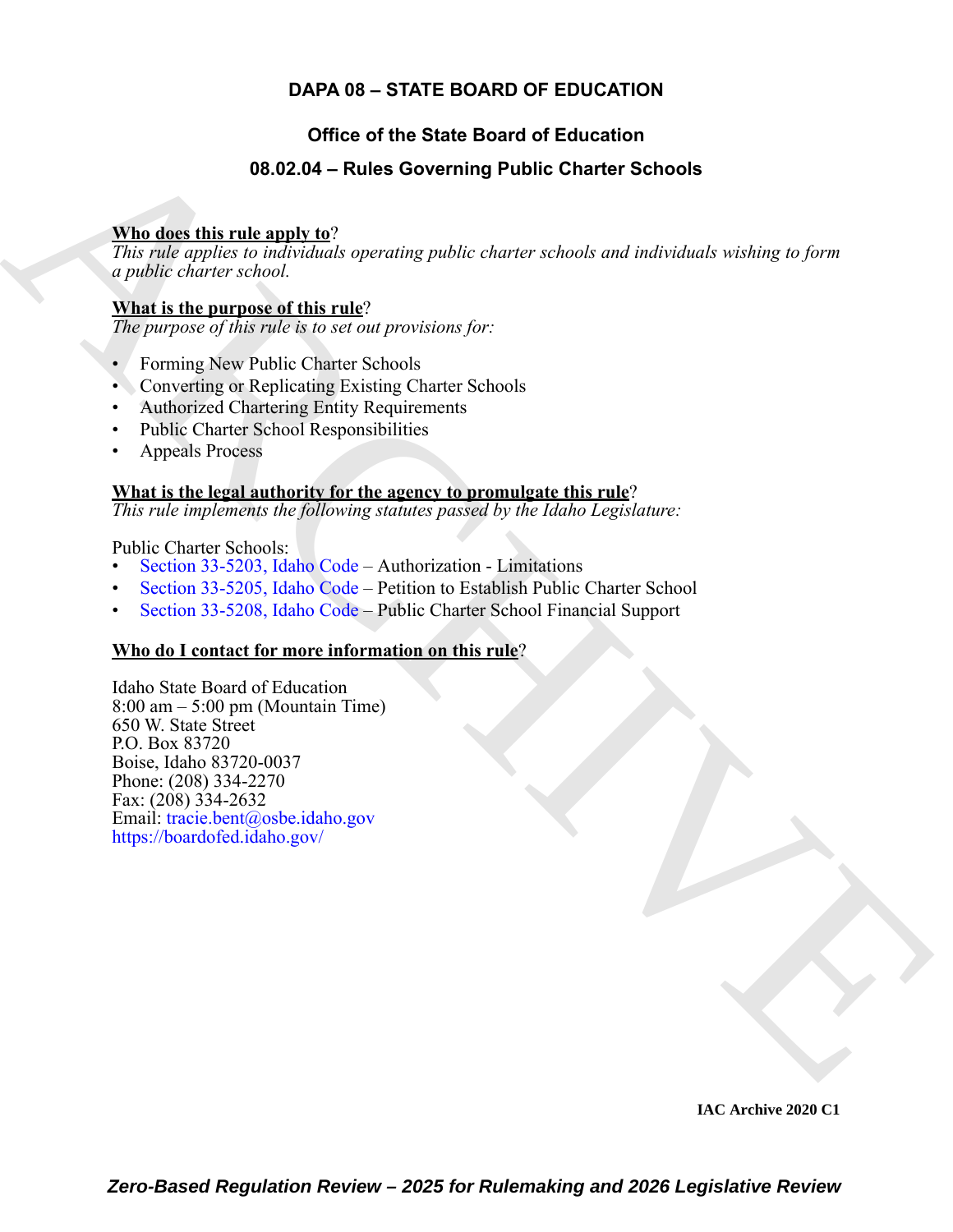# **Table of Contents**

## **DAPA 08 - STATE BOARD OF EDUCATION**

## 08.02.04 - Rules Governing Public Charter Schools

|  | 200. Procedure For Formation Of A New Public Charter School.  4                                                            |  |
|--|----------------------------------------------------------------------------------------------------------------------------|--|
|  | 201. Policies And Procedures Adopted By An Authorized Chartering Entity.  5                                                |  |
|  |                                                                                                                            |  |
|  |                                                                                                                            |  |
|  |                                                                                                                            |  |
|  |                                                                                                                            |  |
|  |                                                                                                                            |  |
|  |                                                                                                                            |  |
|  |                                                                                                                            |  |
|  |                                                                                                                            |  |
|  |                                                                                                                            |  |
|  |                                                                                                                            |  |
|  |                                                                                                                            |  |
|  | 401. Appeal To The Department Of A Decision Relating To                                                                    |  |
|  | The Formation Of A New Or Conversion Public Charter School.  12                                                            |  |
|  | 402. Appeal To The Board Relating To The Denial Of A Request To                                                            |  |
|  |                                                                                                                            |  |
|  | 403. Appeal Relating To The Denial Of A Request To Revise A<br>Charter Or Performance Certificate Or A Charter Non-Renewal |  |
|  |                                                                                                                            |  |
|  |                                                                                                                            |  |
|  |                                                                                                                            |  |
|  |                                                                                                                            |  |
|  |                                                                                                                            |  |
|  |                                                                                                                            |  |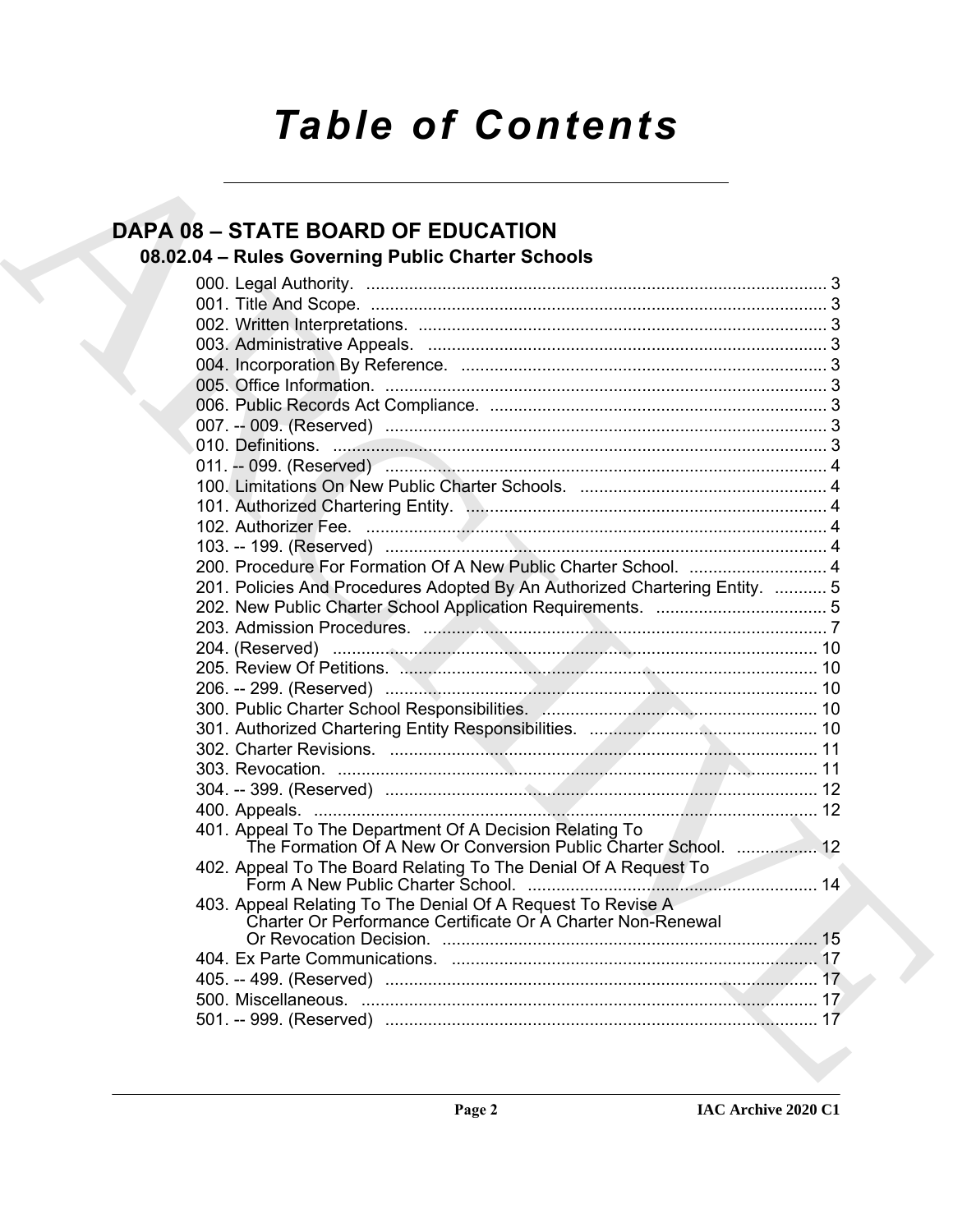### **08.02.04 – RULES GOVERNING PUBLIC CHARTER SCHOOLS**

### <span id="page-2-18"></span><span id="page-2-1"></span><span id="page-2-0"></span>**000. LEGAL AUTHORITY.**

In accordance with Sections 33-105, 33-5203, and 33-5210(4)(e), Idaho Code, the Board is authorized to promulgate rules implementing the provisions of Title 33, Chapter 52, Idaho Code. (4-11-06)

### <span id="page-2-2"></span>**001. TITLE AND SCOPE.**

<span id="page-2-21"></span>**01. Title**. These rules are titled IDAPA 08.02.04, "Rules Governing Public Charter Schools." (4-11-06)

**02.** Scope. These rules establish a consistent application and review process for the approval and nece of public charter schools in Idaho. (4-11-06) maintenance of public charter schools in Idaho.

### <span id="page-2-22"></span><span id="page-2-3"></span>**002. WRITTEN INTERPRETATIONS.**

In accordance with Section 67-5201(19)(b)(iv), Idaho Code, written interpretations, if any, of the rules of this chapter are available at the offices of the Board.  $(4-11-06)$ are available at the offices of the Board.

### <span id="page-2-10"></span><span id="page-2-4"></span>**003. ADMINISTRATIVE APPEALS.**

The provisions found in Sections 400 through 404, of these rules, shall govern administrative appeals of public charter schools. (4-11-06) charter schools.

### <span id="page-2-5"></span>**004. INCORPORATION BY REFERENCE.**

There are no documents that have been incorporated by reference into these rules. (4-11-06)

### <span id="page-2-19"></span><span id="page-2-6"></span>**005. OFFICE INFORMATION.**

**01. Office Hours**. The offices of the Board are open from 8 a.m. to 5 p.m., except Saturday, Sunday, and legal holidays.

**02. Street Address**. The offices of the Board are located at 650 W. State Street, Boise, Idaho.(4-11-06)

- **03. Mailing Address**. The mailing address of the Board is P.O. Box 83720, Boise, Idaho 83720-0037. (4-11-06)
- **04. Telephone Number**. The telephone number of the Board is (208) 334-2270. (4-11-06)
- **05. Facsimile**. The facsimile number of the Board is (208) 334-2632. (4-11-06)

**06. Web Address**. The electronic address of the State Board of Education is https:// boardofed.idaho.gov.

### <span id="page-2-20"></span><span id="page-2-7"></span>**006. PUBLIC RECORDS ACT COMPLIANCE.**

These rules are subject to the provisions of the Idaho Public Records Act, Title 74, Chapter 1, Idaho Code. (4-11-06)

### <span id="page-2-8"></span>**007. -- 009. (RESERVED)**

### <span id="page-2-9"></span>**010. DEFINITIONS.**

<span id="page-2-12"></span><span id="page-2-11"></span>**01. Authorizer Fee**. Fee paid by each public charter school to its authorized chartering entity. (3-20-14)

<span id="page-2-14"></span><span id="page-2-13"></span>**02. Board**. Means the Idaho State Board of Education. (4-11-06)

**03. Commission**. Means the Idaho Public Charter School Commission, as provided by Section 33-<br>ho Code. (4-11-06) 5213, Idaho Code.

<span id="page-2-16"></span><span id="page-2-15"></span>**04. Department**. Means the Idaho Department of Education. (4-11-06)

Example, with Exchange 3.100, S2, 2003. (and 2.11) (and Cole, the Download of Proposition of the U.S. THE ARCHIVES (and 1.12) (b). THE ARCHIVES (and 1.13) (b). THE ARCHIVES (and 1.13) (b). THE ARCHIVES (and 1.13) (b). The **05. Institution**. For the purpose of this section, Institution means an Idaho public college, university of community college, or a private, nonprofit Idaho-based, nonsectarian college or university that is accredited by the same organization that accredits Idaho public colleges and universities. (3-20-14)

<span id="page-2-17"></span>**06. Petitioners**. Means the group of persons who submit a petition to establish a new public charter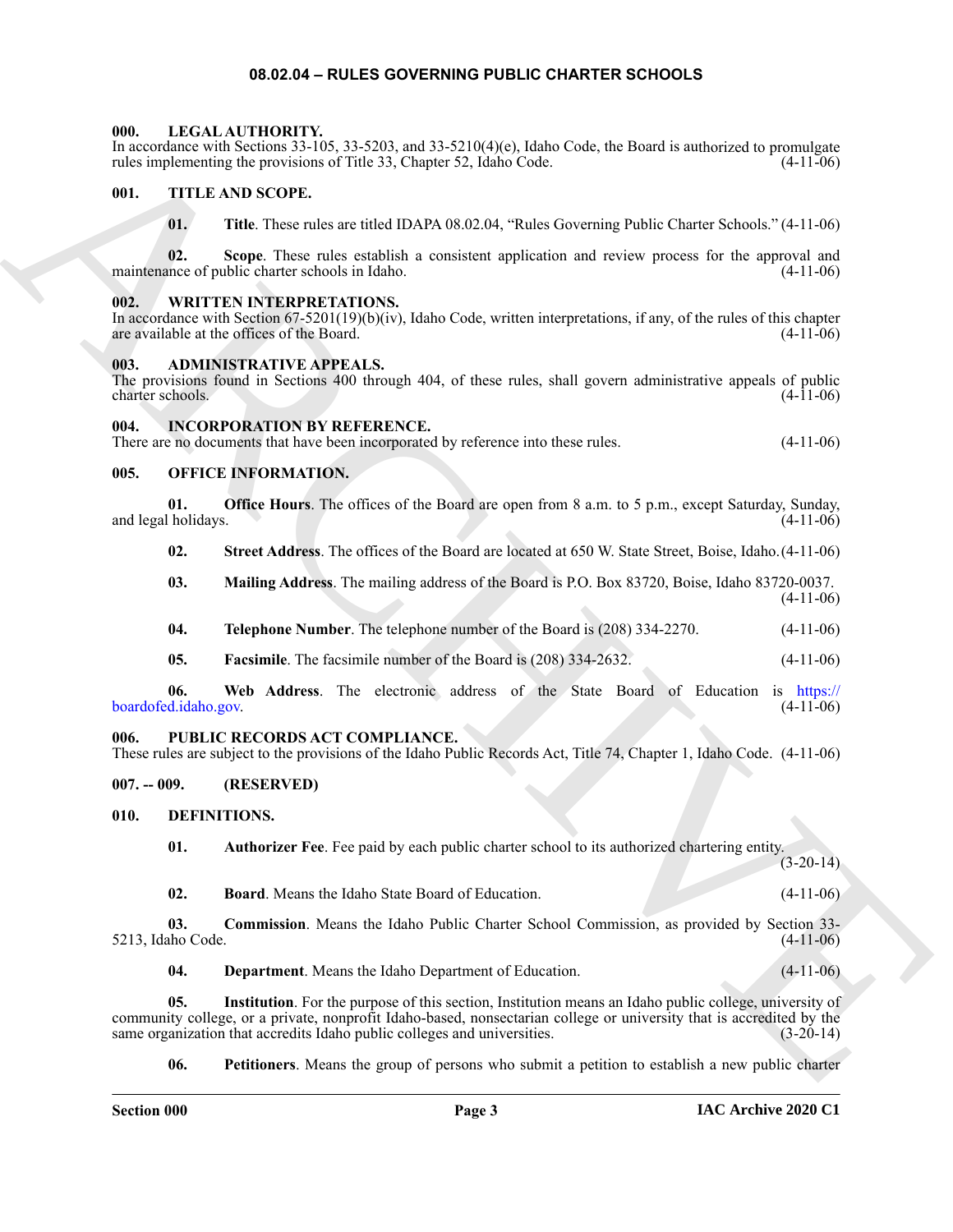### <span id="page-3-10"></span><span id="page-3-0"></span>**011. -- 099. (RESERVED)**

### <span id="page-3-13"></span><span id="page-3-12"></span><span id="page-3-11"></span><span id="page-3-1"></span>**100. LIMITATIONS ON NEW PUBLIC CHARTER SCHOOLS.**

### <span id="page-3-7"></span><span id="page-3-6"></span><span id="page-3-2"></span>**101. AUTHORIZED CHARTERING ENTITY.**

| school, or to convert an existing traditional public school to a public charter school, as provided by Section 33-5205,<br>Idaho Code, and the procedures described in Sections 200 through 205 of these rules.<br>$(4-11-06)$<br>07.<br>School Year. Means the period beginning on July 1 and ending the next succeeding June 30 of each<br>$(4-11-06)$<br>year.<br>$011. - 099.$<br>(RESERVED)<br><b>100.</b><br>LIMITATIONS ON NEW PUBLIC CHARTER SCHOOLS.<br>01.<br>Responsibilities of Petitioners on Approval of Charter. Upon the approval of a new public<br>charter school by an authorized chartering entity, the petitioners shall provide the Board with written notice of such<br>approval. The authorized chartering entity of the public charter school shall provide the Board with copies of the<br>charter and any charter revisions upon request.<br>$(4-4-13)$<br>Authorization to Begin Educational Instruction. The public charter schools authorized to begin<br>02.<br>educational instruction during a given school year shall be those public charter schools that have received approval<br>from their authorized chartering entities to begin educational instruction during such school year. A public charter<br>school that is approved by an authorized chartering entity, but which does not begin educational instruction must<br>confirm with the Board, on or before March 1 preceding the next succeeding school year, that it is able to begin<br>educational instruction during such school year.<br>$(3-20-14)$ |
|---------------------------------------------------------------------------------------------------------------------------------------------------------------------------------------------------------------------------------------------------------------------------------------------------------------------------------------------------------------------------------------------------------------------------------------------------------------------------------------------------------------------------------------------------------------------------------------------------------------------------------------------------------------------------------------------------------------------------------------------------------------------------------------------------------------------------------------------------------------------------------------------------------------------------------------------------------------------------------------------------------------------------------------------------------------------------------------------------------------------------------------------------------------------------------------------------------------------------------------------------------------------------------------------------------------------------------------------------------------------------------------------------------------------------------------------------------------------------------------------------------------------------------------------------------|
|                                                                                                                                                                                                                                                                                                                                                                                                                                                                                                                                                                                                                                                                                                                                                                                                                                                                                                                                                                                                                                                                                                                                                                                                                                                                                                                                                                                                                                                                                                                                                         |
|                                                                                                                                                                                                                                                                                                                                                                                                                                                                                                                                                                                                                                                                                                                                                                                                                                                                                                                                                                                                                                                                                                                                                                                                                                                                                                                                                                                                                                                                                                                                                         |
|                                                                                                                                                                                                                                                                                                                                                                                                                                                                                                                                                                                                                                                                                                                                                                                                                                                                                                                                                                                                                                                                                                                                                                                                                                                                                                                                                                                                                                                                                                                                                         |
|                                                                                                                                                                                                                                                                                                                                                                                                                                                                                                                                                                                                                                                                                                                                                                                                                                                                                                                                                                                                                                                                                                                                                                                                                                                                                                                                                                                                                                                                                                                                                         |
|                                                                                                                                                                                                                                                                                                                                                                                                                                                                                                                                                                                                                                                                                                                                                                                                                                                                                                                                                                                                                                                                                                                                                                                                                                                                                                                                                                                                                                                                                                                                                         |
|                                                                                                                                                                                                                                                                                                                                                                                                                                                                                                                                                                                                                                                                                                                                                                                                                                                                                                                                                                                                                                                                                                                                                                                                                                                                                                                                                                                                                                                                                                                                                         |
| <b>AUTHORIZED CHARTERING ENTITY.</b><br>101.                                                                                                                                                                                                                                                                                                                                                                                                                                                                                                                                                                                                                                                                                                                                                                                                                                                                                                                                                                                                                                                                                                                                                                                                                                                                                                                                                                                                                                                                                                            |
| Institution. An institution shall receive approval from their governing board prior to authorizing<br>01.<br>any charter schools.<br>$(3-20-14)$                                                                                                                                                                                                                                                                                                                                                                                                                                                                                                                                                                                                                                                                                                                                                                                                                                                                                                                                                                                                                                                                                                                                                                                                                                                                                                                                                                                                        |
| Petitions shall be submitted to the president of the institution or his designee.<br>$(3-20-14)$<br>a.                                                                                                                                                                                                                                                                                                                                                                                                                                                                                                                                                                                                                                                                                                                                                                                                                                                                                                                                                                                                                                                                                                                                                                                                                                                                                                                                                                                                                                                  |
| An institution may approve or deny a petition.<br>$(3-28-18)$<br>b.                                                                                                                                                                                                                                                                                                                                                                                                                                                                                                                                                                                                                                                                                                                                                                                                                                                                                                                                                                                                                                                                                                                                                                                                                                                                                                                                                                                                                                                                                     |
| Notwithstanding Sections 400 through 404, of these rules, denial of a new petition by an institution<br>$c_{\cdot}$<br>is final. A petitioner may submit a petition that has been denied by an institution to any authorized chartering entity.<br>$(3-20-14)$                                                                                                                                                                                                                                                                                                                                                                                                                                                                                                                                                                                                                                                                                                                                                                                                                                                                                                                                                                                                                                                                                                                                                                                                                                                                                          |
| 102.<br><b>AUTHORIZER FEE.</b>                                                                                                                                                                                                                                                                                                                                                                                                                                                                                                                                                                                                                                                                                                                                                                                                                                                                                                                                                                                                                                                                                                                                                                                                                                                                                                                                                                                                                                                                                                                          |
| 01.<br><b>Notification.</b> It is the responsibility of each authorizer to notify the Department if the authorizer fee<br>has not been received by the date specified in Section 33-5208, Idaho Code.<br>$(3-20-14)$                                                                                                                                                                                                                                                                                                                                                                                                                                                                                                                                                                                                                                                                                                                                                                                                                                                                                                                                                                                                                                                                                                                                                                                                                                                                                                                                    |
| The authorizer must provide notification of the delinquent fee to the charter school prior to<br>a.<br>reporting to the Department.<br>$(3-20-14)$                                                                                                                                                                                                                                                                                                                                                                                                                                                                                                                                                                                                                                                                                                                                                                                                                                                                                                                                                                                                                                                                                                                                                                                                                                                                                                                                                                                                      |
| The authorizer must provide the amount delinquent and proof of notification to the charter school<br>b.<br>within thirty (30) days of the non-payment of the authorizer fee.<br>$(3-20-14)$                                                                                                                                                                                                                                                                                                                                                                                                                                                                                                                                                                                                                                                                                                                                                                                                                                                                                                                                                                                                                                                                                                                                                                                                                                                                                                                                                             |
| The Department shall withhold the amount of the delinquent fee from the next scheduled release of<br>$c_{\bullet}$<br>funds to the charter school. The funds will be withheld until the Department has received notification from the<br>authorizer that the authorizer fee has been paid in full.<br>$(3-20-14)$                                                                                                                                                                                                                                                                                                                                                                                                                                                                                                                                                                                                                                                                                                                                                                                                                                                                                                                                                                                                                                                                                                                                                                                                                                       |
| $103. - 199.$<br>(RESERVED)                                                                                                                                                                                                                                                                                                                                                                                                                                                                                                                                                                                                                                                                                                                                                                                                                                                                                                                                                                                                                                                                                                                                                                                                                                                                                                                                                                                                                                                                                                                             |
| 200.<br>PROCEDURE FOR FORMATION OF A NEW PUBLIC CHARTER SCHOOL.                                                                                                                                                                                                                                                                                                                                                                                                                                                                                                                                                                                                                                                                                                                                                                                                                                                                                                                                                                                                                                                                                                                                                                                                                                                                                                                                                                                                                                                                                         |
| 01.<br>Assistance with Petitions. The Department shall, in accordance with Section 33-5211, Idaho<br>Code, provide technical assistance to public charter school petitioners. The Department shall undertake this statutory<br>responsibility by conducting public charter school workshops, as discussed in Subsection 200.02 of this rule.                                                                                                                                                                                                                                                                                                                                                                                                                                                                                                                                                                                                                                                                                                                                                                                                                                                                                                                                                                                                                                                                                                                                                                                                            |

### <span id="page-3-9"></span><span id="page-3-8"></span><span id="page-3-3"></span>**102. AUTHORIZER FEE.**

### <span id="page-3-4"></span>**103. -- 199. (RESERVED)**

### <span id="page-3-15"></span><span id="page-3-14"></span><span id="page-3-5"></span>**200. PROCEDURE FOR FORMATION OF A NEW PUBLIC CHARTER SCHOOL.**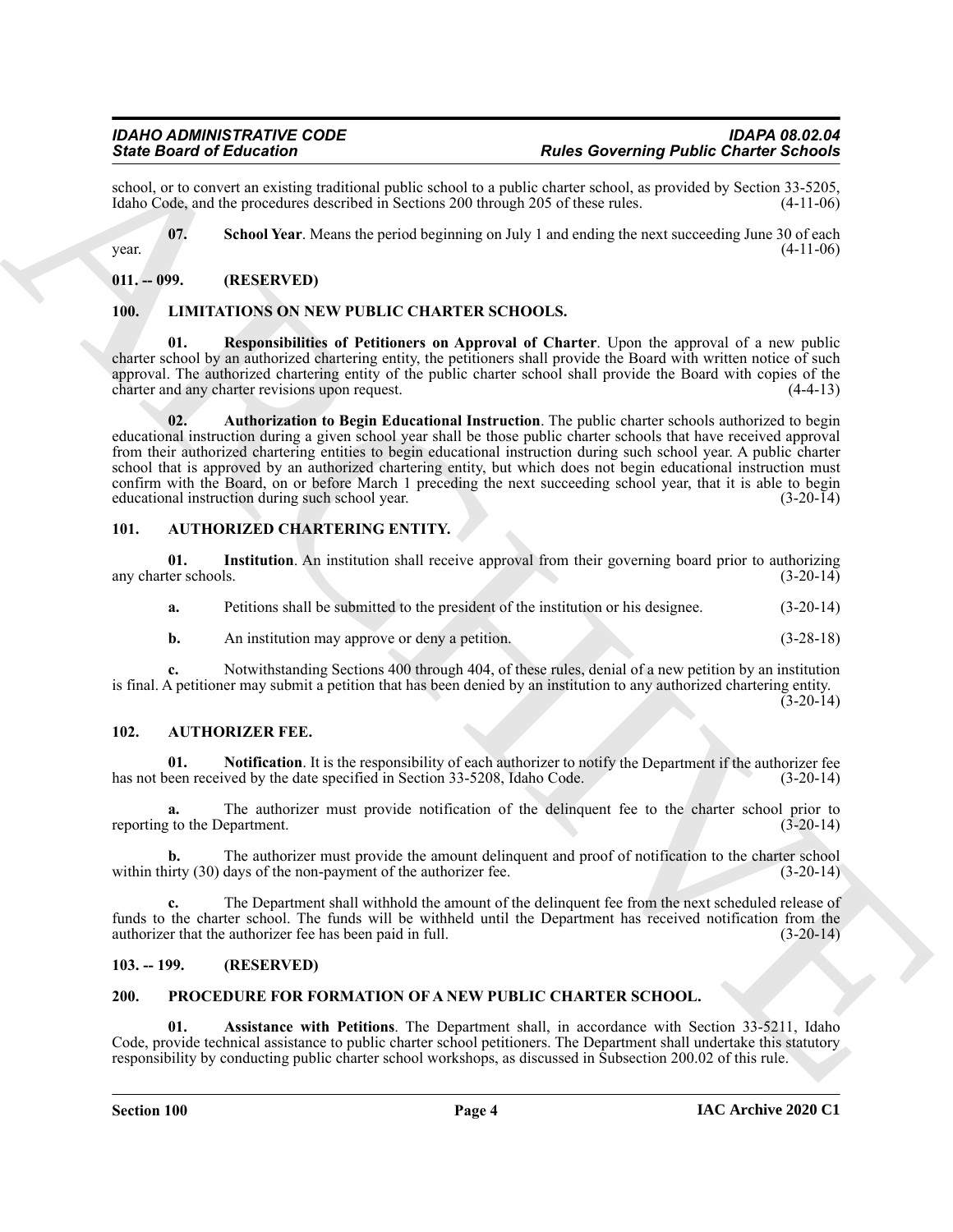(4-11-06)

<span id="page-4-8"></span>**02. Public Charter School Workshops**. The purpose of the public charter school workshops shall be to provide public charter school petitioners with a brief overview of a variety of educational and operational issues relating to public charter schools, as well as to answer questions and to provide technical assistance, as may be necessary, to aid petitioners in the preparation of public charter school petitions. (4-11-06)

<span id="page-4-7"></span>**03. Petition Submittal**. A public charter school petition may be submitted to only one (1) authorized chartering entity at a time. A petitioner may submit a petition that has been denied by an authorized chartering entity to any other authorized chartering entity after an appeal process, if any, is complete and a final decision has been reached. (3-28-18)

### <span id="page-4-6"></span><span id="page-4-0"></span>**201. POLICIES AND PROCEDURES ADOPTED BY AN AUTHORIZED CHARTERING ENTITY.**

Since Board of Entreme Counter Warst Convertise The propose of the problem of our convertise of the state of the state of the state of the state of the state of the state of the state of the state of the state of the stat An authorized chartering entity may adopt its own charter school policies and procedures describing the charter school petition process and the procedures that petitioners must comply with in order to form a new public charter school, including a public virtual school. Petitioners must comply with the charter school policies and procedures adopted by the authorized chartering entity with which a petition is submitted. Such charter school policies and procedures must comply with Title 33, Chapter 52, Idaho Code, and the rules promulgated by the Board. If there is any conflict between the charter school policies and procedures adopted by an authorized chartering entity and rules promulgated by the Board, then the Board rules shall govern. (3-20-14)

### <span id="page-4-2"></span><span id="page-4-1"></span>**202. NEW PUBLIC CHARTER SCHOOL APPLICATION REQUIREMENTS.**

Pursuant to Section 33-5205, Idaho Code, petitioners seeking to establish a new public charter school must complete an application consisting of all of the following elements:

<span id="page-4-5"></span>**01. Introduction**. Briefly introduce the proposed public charter school by providing the following: (3-28-18)

**a.** Cover page with the proposed school's name, intended opening year, general location, and the contact information for one (1) petitioner who will serve as liaison with the authorizer during the petition process;

(3-28-18)

| b. | Table of contents: |  | $(3-28-18)$ |
|----|--------------------|--|-------------|
|    |                    |  |             |

**c.** One-page (1) executive summary describing the proposed school's organizational structure, nal program, and student outcome expectations; and  $(3-28-18)$ educational program, and student outcome expectations; and

<span id="page-4-3"></span>**d.** Mission statement. (3-28-18)

**02. Educational Program**. Describe the proposed school's educational program by explaining the following:  $(3-28-18)$ following: (3-28-18)

**a.** Educational philosophy; (3-28-18)

**b.** Student academic achievement standards and any additional goals and methods for measuring achievement; (3-28-18) achievement; (3-28-18)

**c.** Key educational design elements, including curricula, tools and instructional methods identified to carry out the educational philosophy and meet academic and mission-specific goals, which may include evidence<br>demonstrating efficacy of these elements; and (3-28-18) demonstrating efficacy of these elements; and

**d.** Strategies for meeting the needs of specific student populations, including, but not limited to, atrisk students, special education students, English language learners, and gifted students. (3-28-18)

<span id="page-4-4"></span>**03.** Financial and Facilities Plan. Demonstrate a sound understanding of public charter school and facilities needs. (3-28-18) finances and facilities needs.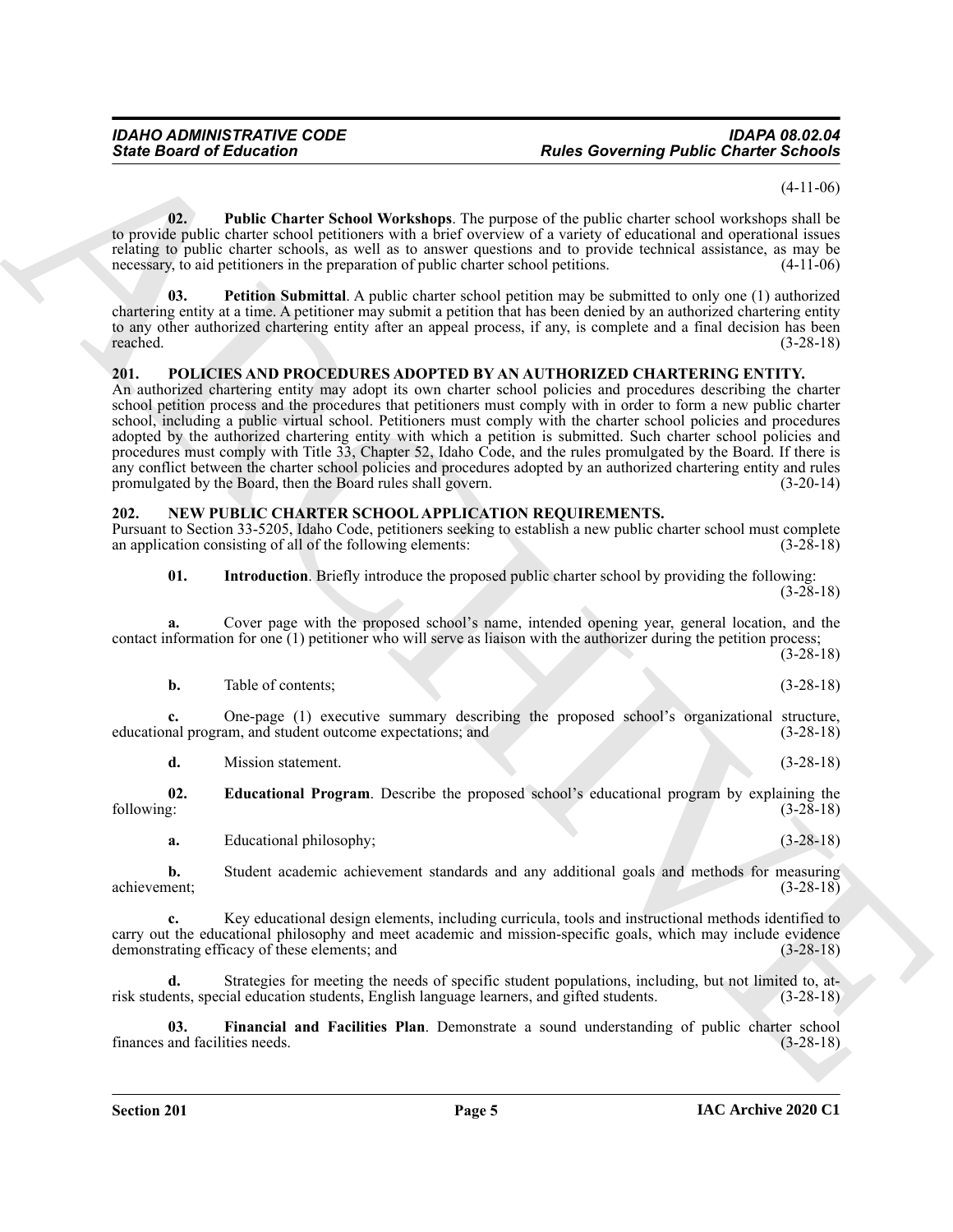**a.** State whether the school intends to provide transportation or food service, and provide plans for 1 of these services if they will be offered; (3-28-18) provision of these services if they will be offered;

**b.** Describe how the school's finances will be managed and monitored;  $(3-28-18)$ 

**c.** Provide a working draft of the school's prospective facilities plan, including likely facilities needs nated costs; (3-28-18) and estimated costs;

**d.** Provide a description of any potential facilities that have been identified and a timeline and process for securing appropriate space; and  $(3-28-18)$ 

Since Broad of Education Control is below the sub-transfer problem Control in the sub-transfer of the sub-transfer of the sub-transfer of the sub-transfer of the sub-transfer of the sub-transfer of the sub-transfer of the **e.** Attach the following to Appendix A: Pre-opening budget and three-year operating budget, including detailed assumptions for all revenue and expenditures for each year; year one (1), break-even budget demonstrating the minimum enrollment needed to achieve a zero (0) or marginal net income balance at the end of the year; cash flow projection for the first operational year, demonstrating an understanding of charter school monetary flow; evidence of existing and anticipated funds; and evidence that projected facilities costs are reasonable within the start-up and three-year budgets. (3-28-18)

<span id="page-5-0"></span>**Board Capacity And Governance Structure**. Provide information about the legal entity and the ed in opening the proposed school. (3-28-18) individuals involved in opening the proposed school.

**a.** Attach copies of the nonprofit corporation's Articles of Incorporation and Corporate Bylaws to x B, though note that they will not be incorporated as part of the school's charter; (3-28-18) Appendix B, though note that they will not be incorporated as part of the school's charter;

**b.** Provide a description of the governance structure; (3-28-18)

**c.** List any already identified members of the board of directors, attach their professional resumes to x C, and provide any additional information about their qualifications; (3-28-18) Appendix C, and provide any additional information about their qualifications;

**d.** Describe the board's plan for a smooth transition from initial founding members to subsequent members: and  $(3-28-18)$ members; and (3-28-18)

<span id="page-5-2"></span>**e.** Describe the plan for board member recruitment and training. (3-28-18)

**05. Student Demand and Primary Attendance Area**. Demonstrate the need and community demand for the proposed public charter school in the selected location. (3-28-18)

**a.** Describe the primary attendance area and list the public school districts that overlap this area;

(3-28-18)

**b.** Clearly articulate the need and demand for a school in the selected location, including demographics for the intended neighborhood. Need is the reason(s) existing schools are insufficient or inadequate and includes state performance data. Demand is evidence of desire from prospective families to attend the school;

 $(3-28-18)$ 

**c.** Describe the population of students the proposed school intends to serve and how the selected supports serving such students; (3-28-18) location supports serving such students;

**d.** Provide the target enrollment by grade level and projected growth over five (5) years; (3-28-18)

<span id="page-5-1"></span>**e.** Describe any community partnerships or other local support for the proposed school; and (3-28-18)

**f.** Describe strategies for informing under-served students and their families about the prospective school and the enrollment process. (3-28-18)

**School Leadership and Management**. Describe the proposed school's administrative leadership vide information about any potential education service providers. (3-28-18) structure, and provide information about any potential education service providers.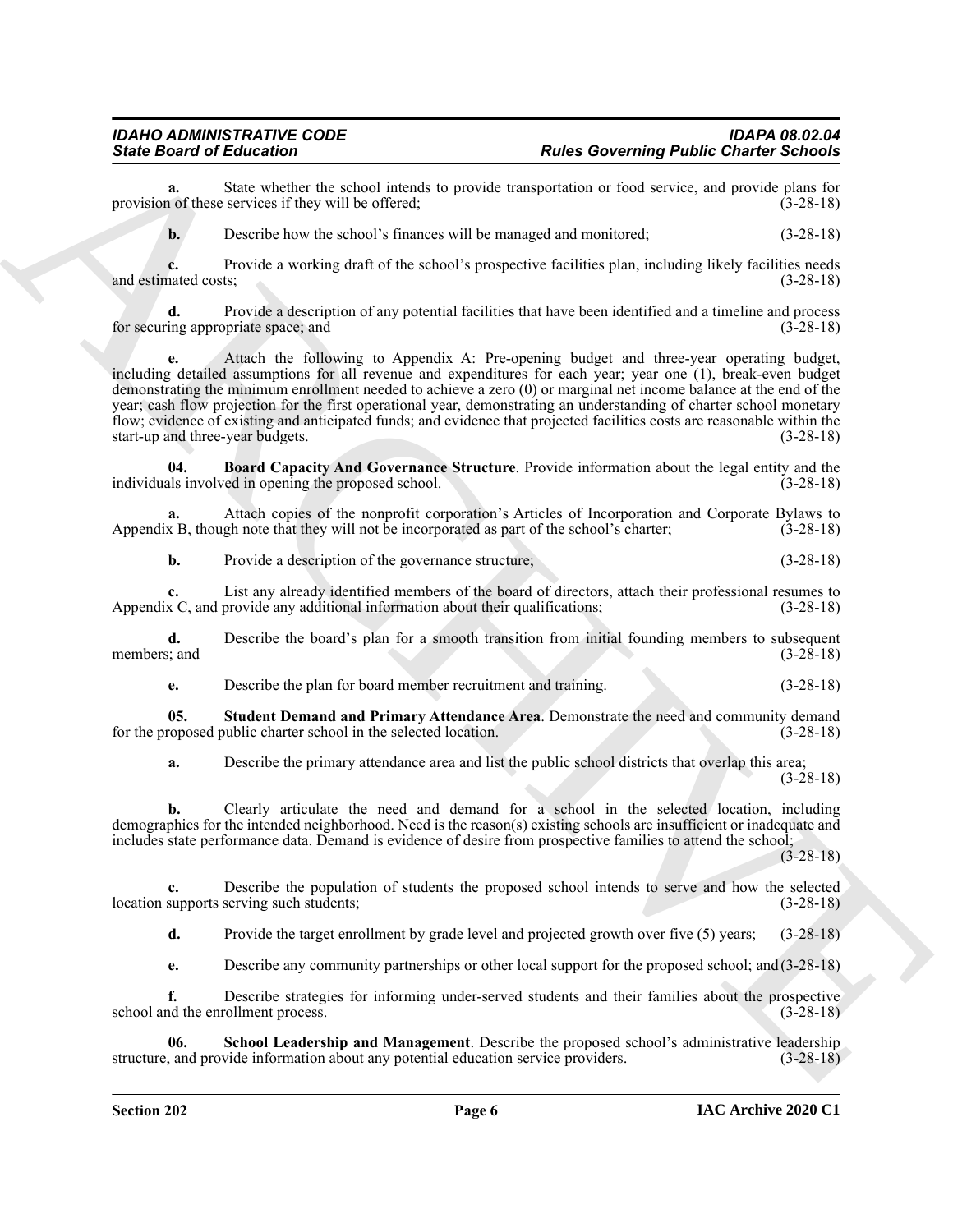|                       | <b>State Board of Education</b>                                                                                                                                                                                                                                                                                                                                                                                                                                                                                                                                                                                                                                                                                                                                                                                                                                                                                                                                                                                                                                                                                                                                                                                                                           | <b>Rules Governing Public Charter Schools</b> |             |  |  |
|-----------------------|-----------------------------------------------------------------------------------------------------------------------------------------------------------------------------------------------------------------------------------------------------------------------------------------------------------------------------------------------------------------------------------------------------------------------------------------------------------------------------------------------------------------------------------------------------------------------------------------------------------------------------------------------------------------------------------------------------------------------------------------------------------------------------------------------------------------------------------------------------------------------------------------------------------------------------------------------------------------------------------------------------------------------------------------------------------------------------------------------------------------------------------------------------------------------------------------------------------------------------------------------------------|-----------------------------------------------|-------------|--|--|
| a.<br>appendices.     | Attach an organizational chart to Appendix D illustrating the proposed school's leadership structure<br>and indicating the reporting structures of school leaders to the board. If school leaders have already been identified,<br>include their names, contact information, resumes, and any additional information about their qualifications in the<br>$(3-28-18)$                                                                                                                                                                                                                                                                                                                                                                                                                                                                                                                                                                                                                                                                                                                                                                                                                                                                                     |                                               |             |  |  |
| $\mathbf{b}$ .        | Describe the responsibilities of and relationships among school leadership, the governing board,<br>instructional leaders, and staff, and include a plan for evaluating school leaders.                                                                                                                                                                                                                                                                                                                                                                                                                                                                                                                                                                                                                                                                                                                                                                                                                                                                                                                                                                                                                                                                   |                                               | $(3-28-18)$ |  |  |
|                       | If the proposed school intends to work with an educational service provider, provide the name of<br>the company, a contact within the company, and specify in detail the extent of the entity's participation in the<br>management and operation of the school. Attach the following to Appendix E:                                                                                                                                                                                                                                                                                                                                                                                                                                                                                                                                                                                                                                                                                                                                                                                                                                                                                                                                                       |                                               | $(3-28-18)$ |  |  |
|                       | A term sheet indicating the fees to be paid by the proposed school to the management company, the<br>length of the proposed contract, the terms for the contracts renewal, and provisions for termination;                                                                                                                                                                                                                                                                                                                                                                                                                                                                                                                                                                                                                                                                                                                                                                                                                                                                                                                                                                                                                                                |                                               | $(3-28-18)$ |  |  |
| 11.<br>schools; and   | Copies of the two (2) most recent contracts that the entity has executed with operating charter                                                                                                                                                                                                                                                                                                                                                                                                                                                                                                                                                                                                                                                                                                                                                                                                                                                                                                                                                                                                                                                                                                                                                           |                                               | $(3-28-18)$ |  |  |
| iii.<br>directors;    | A detailed description of the education service provider's relationship to the school's board of                                                                                                                                                                                                                                                                                                                                                                                                                                                                                                                                                                                                                                                                                                                                                                                                                                                                                                                                                                                                                                                                                                                                                          |                                               | $(3-28-18)$ |  |  |
| iv.<br>if applicable. | A detailed description of how and why the management organization or educational service<br>provider was selected, and evidence that the organization provides high-quality service to similarly situated schools,                                                                                                                                                                                                                                                                                                                                                                                                                                                                                                                                                                                                                                                                                                                                                                                                                                                                                                                                                                                                                                        |                                               |             |  |  |
| 07.                   | <b>Supporting Documents.</b>                                                                                                                                                                                                                                                                                                                                                                                                                                                                                                                                                                                                                                                                                                                                                                                                                                                                                                                                                                                                                                                                                                                                                                                                                              |                                               | $(3-28-18)$ |  |  |
| a.                    | Appendix A - Budgets, cash flow, additional funds.                                                                                                                                                                                                                                                                                                                                                                                                                                                                                                                                                                                                                                                                                                                                                                                                                                                                                                                                                                                                                                                                                                                                                                                                        |                                               | $(3-28-18)$ |  |  |
| b.                    | Appendix B – Articles of Incorporation and Bylaws.                                                                                                                                                                                                                                                                                                                                                                                                                                                                                                                                                                                                                                                                                                                                                                                                                                                                                                                                                                                                                                                                                                                                                                                                        |                                               | $(3-28-18)$ |  |  |
| c.                    | Appendix $C -$ Board of Directors.                                                                                                                                                                                                                                                                                                                                                                                                                                                                                                                                                                                                                                                                                                                                                                                                                                                                                                                                                                                                                                                                                                                                                                                                                        |                                               | $(3-28-18)$ |  |  |
| d.                    | Appendix D – School Administration.                                                                                                                                                                                                                                                                                                                                                                                                                                                                                                                                                                                                                                                                                                                                                                                                                                                                                                                                                                                                                                                                                                                                                                                                                       |                                               | $(3-28-18)$ |  |  |
| e.                    | Appendix $E -$ Education Service Provider.                                                                                                                                                                                                                                                                                                                                                                                                                                                                                                                                                                                                                                                                                                                                                                                                                                                                                                                                                                                                                                                                                                                                                                                                                |                                               | $(3-28-18)$ |  |  |
| f.                    | Appendix $F -$ Optional additional supporting documents.                                                                                                                                                                                                                                                                                                                                                                                                                                                                                                                                                                                                                                                                                                                                                                                                                                                                                                                                                                                                                                                                                                                                                                                                  |                                               | $(3-28-18)$ |  |  |
| 203.                  | <b>ADMISSION PROCEDURES.</b>                                                                                                                                                                                                                                                                                                                                                                                                                                                                                                                                                                                                                                                                                                                                                                                                                                                                                                                                                                                                                                                                                                                                                                                                                              |                                               |             |  |  |
| 01.<br>02.            | Model Admission Procedures. All public charter schools must have an admission procedure<br>approved by their authorized chartering entity, which complies with Section 33-5206(11), Idaho Code, and Section<br>203 of this rule. In order to ensure that public charter schools utilize a fair and equitable selection process for initial<br>admission to and enrollment in a public charter school, as well as admission to and enrollment in a public charter<br>school during subsequent school years, the Board has approved model admission procedures that may be utilized and<br>adopted by petitioners. The approved model admission procedures are described in Subsections 203.03 through<br>203.12 of these rules. Petitioners are not required to adopt the Board's model admission procedures, but must<br>demonstrate a reason for varying from the Board's approved procedures.<br><b>Enrollment Opportunities.</b> Charter holders shall ensure that citizens in the primary attendance<br>area shall be made aware of the enrollment opportunities of the public charter school. Such process shall include the<br>dissemination of enrollment information, taking into consideration the language demographics of the attendance area, |                                               | $(3-28-18)$ |  |  |
|                       | at least three (3) months in advance of the enrollment deadline established by the public charter school each year, to<br>be posted in highly visible and prominent locations within the area of attendance of the public charter school. In<br>addition, petitioners shall ensure that such process includes the dissemination of press release or public service                                                                                                                                                                                                                                                                                                                                                                                                                                                                                                                                                                                                                                                                                                                                                                                                                                                                                        |                                               |             |  |  |

### <span id="page-6-4"></span><span id="page-6-3"></span><span id="page-6-2"></span><span id="page-6-1"></span><span id="page-6-0"></span>**203. ADMISSION PROCEDURES.**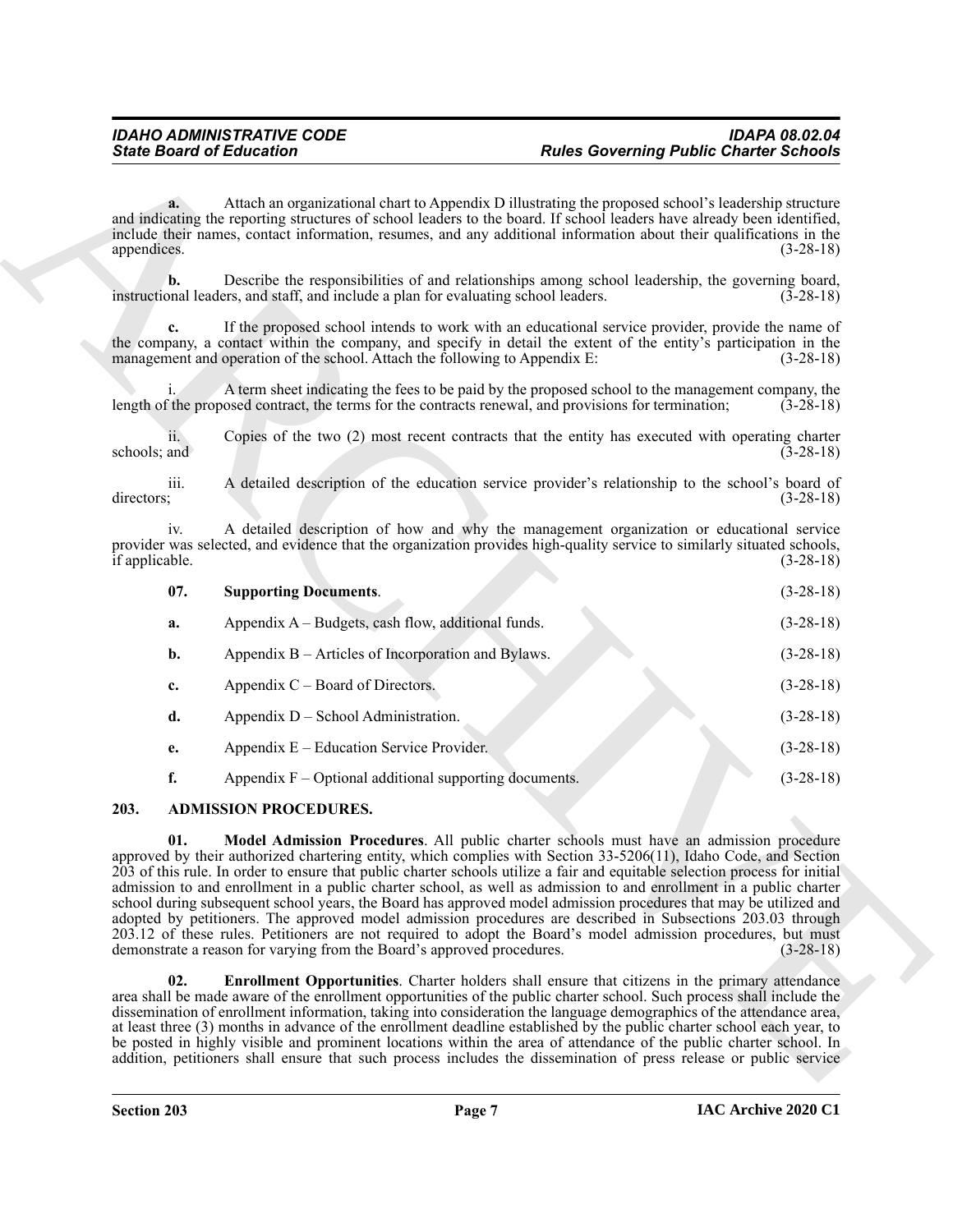announcements, to media outlets that broadcast within, or disseminate printed publications within, the area of attendance of the public charter school; petitioners must ensure that such announcements are broadcast or published by such media outlets on not less than three (3) occasions, beginning not later than fourteen (14) days prior to the enrollment deadline each year. Finally, such enrollment information shall advise that all prospective students will be given the opportunity to enroll in the public charter school, regardless of race, color, national or ethnic origin, religion, gender, social or economic status, or special needs. (3-28-18)

<span id="page-7-4"></span><span id="page-7-1"></span>**03. Enrollment Deadline**. Each year a public charter school shall establish an enrollment admissions deadline, which shall be the date by which all written requests for admission to attend the public charter school for the next school year must be received. The enrollment deadline cannot be changed once the enrollment information is disseminated as required by Subsection 203.02. (4-11-06)

Sink Book of Editorial on the last temperature. These Oscientists are also that the state of the state of the state of the state of the state of the state of the state of the state of the state of the state of the state o **04. Requests for Admission**. A parent, guardian, or other person with legal authority to make decisions regarding school attendance on behalf of a child in this state, may make a request in writing for such child to attend a public charter school. In the case of a family with more than one (1) child seeking to attend a public charter school, a single written request for admission must be submitted on behalf of all siblings. The written request for admission must be submitted to, and received by, the public charter school at which admission is sought on or before the enrollment deadline established by the public charter school. The written request for admission shall contain the name, grade level, address, and telephone number of each prospective student in a family. If the initial capacity of the public charter school is insufficient to enroll all prospective students, then an equitable selection process, such as a lottery or other random method, shall be utilized to determine which prospective students will be admitted to the public charter school, as described in Subsection 203.09 of this rule. Only those written requests for admission submitted on behalf of prospective students that are received prior to the enrollment deadline established by the public charter school shall be permitted in the equitable selection process. Only written requests for admission shall be considered by the public charter school. Written requests for admission received after the established enrollment deadline will be added to the bottom of the waiting list for the appropriate grade. If there is an opening in one grade, a sibling, if any, from a late submitted application must go to the bottom of the sibling list. (4-11 a sibling, if any, from a late submitted application must go to the bottom of the sibling list.

<span id="page-7-0"></span>**05. Admission Preferences**. A public charter school shall establish an admission preference for students residing in the attendance area of the public charter school, as provided in Section 33-5206, Idaho Code. In addition, a public charter school may establish additional admission preferences, as authorized by Section 33-<br>5206(11), Idaho Code. (3-28-18) 5206(11), Idaho Code.

<span id="page-7-3"></span>**06. Proposed Attendance List for Lottery**. Each year the public charter school shall create an attendance list containing the names of all prospective students on whose behalf a written request for admission was timely received by the public charter school, separated by grade level. In addition, the proposed attendance list shall contain columns next to the name of each student, in which the public charter school will designate admission preferences applicable to each prospective student. The columns shall be designated "A" for returning student preference; "B" for founders preference; "C" for sibling preference, with a corresponding cross-reference to each of the siblings of the prospective student; and "D" for attendance area preference. (4-11-06)

<span id="page-7-2"></span>**07. Equitable Selection Process**. If the initial capacity of a public charter school is insufficient to enroll all prospective students, or if capacity is insufficient to enroll all prospective students in subsequent school years, then the public charter school shall determine the students who will be offered admission to the public charter school by conducting a fair and equitable selection process. The selection procedure shall be conducted as follows:  $(4-11-06)$ 

**a.** The name of each prospective student on the proposed attendance list shall be individually affixed to or written on a three by five  $(3 \times 5)$  inch index card. The index cards shall be separated by grade. The selection procedure shall be conducted one (1) grade level at a time, with the order for each grade level selected randomly. The index cards containing the names of the prospective students for the grade level being selected shall be placed into a single container. (4-11-06)

**b.** A neutral, third party shall draw the grade level to be completed first and then draw each index card from the container for that grade level, and such person shall write the selection number on each index card as drawn, beginning with the numeral "1" and continuing sequentially thereafter. In addition, after selecting each index card, the name of the person selected will be compared to the proposed attendance list to determine whether any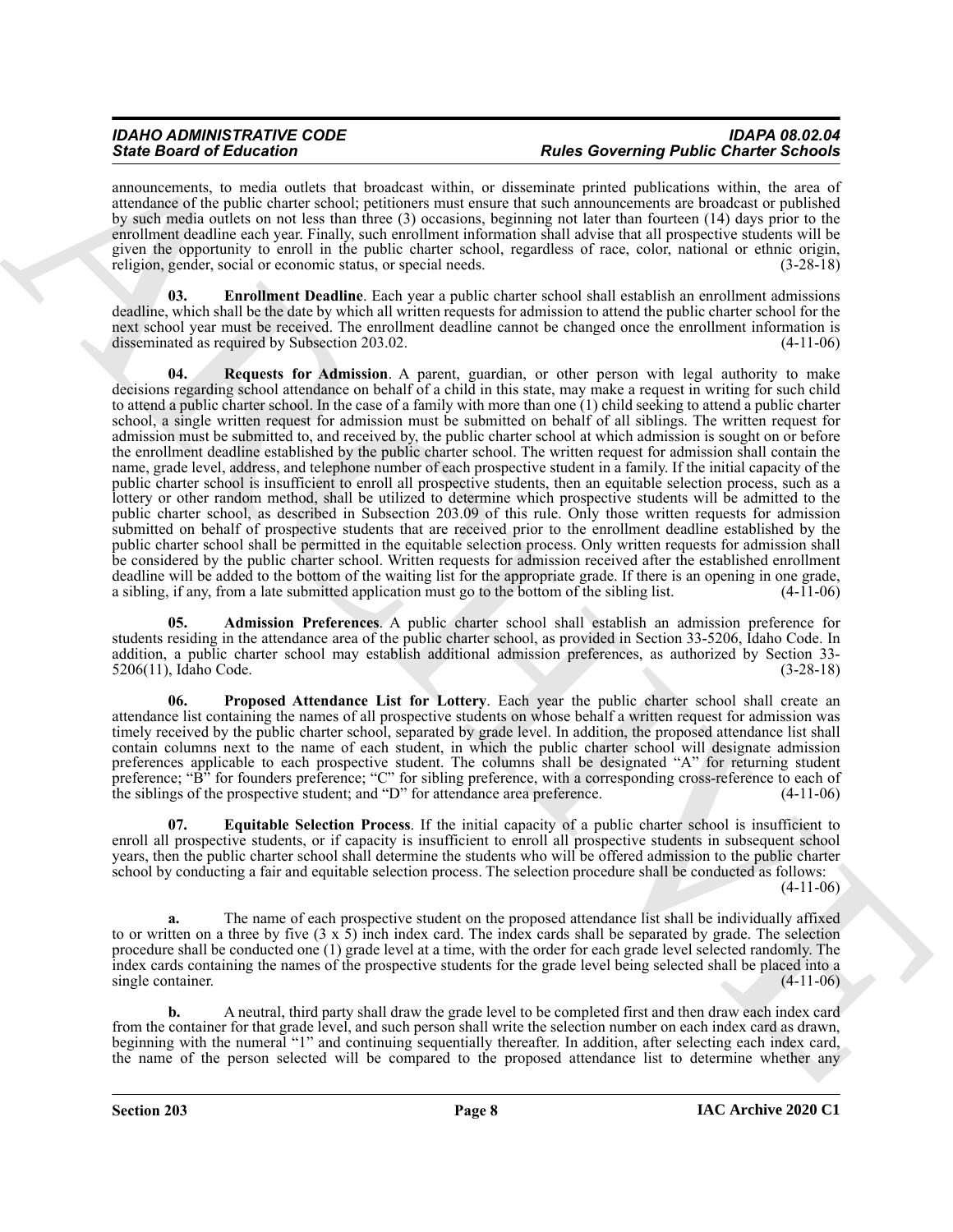preferences are applicable to such person. (4-11-06)

**c.** If the name of the person selected is a returning student, then the letter "A" shall be written on such index card. If the name of the person selected is the child of a founder, the letter "B" shall be written on such index card. If the name of the person selected is the sibling of another student that has already been selected for admission to the public charter school, then the letter "C" shall be written on such index card. If the name of the person selected resides in the attendance area of the public charter school, then the letter "D" shall be written on such index card.

 $(4-11-06)$ 

With regard to the sibling preference, if the name of the person selected has a sibling who has already been selected, but the person previously selected did not have the letter "C" written on his or her index card (because a sibling had not been selected for admission prior to the selection of the index card of that person), then the letter "C" shall now be written on that person's index card at this time.  $(4-4-13)$ letter "C" shall now be written on that person's index card at this time.

**e.** With regard to the founder's preference, a running tally shall be kept during the course of the selection procedure of the number of index cards, in the aggregate, that have been marked with the letter "B." When the number of index cards marked with the letter "B" equals ten percent (10%) of the proposed capacity of the public charter school for the school year at issue, then no additional index cards shall be marked with the letter "B," even if such person selected would otherwise be eligible for the founders preference. (4-11-06)

Since Board of Ecliptorion Theorem Conservation and the subsection of the subsection of the subsection of the subsection of the subsection of the subsection of the subsection of the subsection of the subsection of the sub **f.** After all index cards have been selected for each grade, then the index cards shall be sorted for each grade level in accordance with the following procedure. All index cards with the letter "A" shall be sorted first, based on the chronological order of the selection number written on each index card; followed by all index cards with the letter "B," based on the chronological order of the selection number written on each index card; followed by all index cards with the letter "C," based on the chronological order of the selection number written on each index card; followed by all index cards with the letter "D," based on the chronological order of the selection number written on each index card; followed, finally, by all index cards containing no letters, based on the chronological order of the selection number written on each index card. (4-11-06)

**g.** After the index cards have been drawn and sorted for all grade levels, the names shall be transferred by grade level, and in such order as preferences apply, to the final selection list. (4-11-06)

**08. Final Selection List**. The names of the persons in highest order on the final selection list shall have the highest priority for admission to the public charter school in that grade, and shall be offered admission to the public charter school in such grade until all seats for that grade are filled. (4-11-06) public charter school in such grade until all seats for that grade are filled.

### <span id="page-8-1"></span><span id="page-8-0"></span>**09. Notification and Acceptance Process**. (4-11-06)

**a.** With respect to students selected for admission to the public charter school, within seven (7) days after conducting the selection process, the public charter school shall send an offer letter to the parent, guardian, or other person who submitted a written request for admission on behalf of a student, advising such person that the student has been selected for admission to the public charter school. The offer letter must be signed by such student's parent, or guardian, and returned to the public charter school by the date designated in such offer letter by the public charter school.

**b.** With respect to a prospective student not eligible for admission to the public charter school, within seven (7) days after conducting the selection process, the public charter school shall send a letter to the parent, guardian, or other person who submitted a request for admission on behalf of such student, advising such person that the prospective student is not eligible for admission, but will be placed on a waiting list and may be eligible for admission at a later date if a seat becomes available. admission at a later date if a seat becomes available.

**c.** If a parent, guardian, or other person receives an offer letter on behalf of a student and declines admission, or fails to timely sign and return such offer by the date designated in such offer letter by the public charter school, then the name of such student will be stricken from the final selection list, and the seat that opens in that grade will be made available to the next eligible student on the final selection list. (4-11-06) will be made available to the next eligible student on the final selection list.

**d.** If a student withdraws from the public charter school during the school year for any reason, then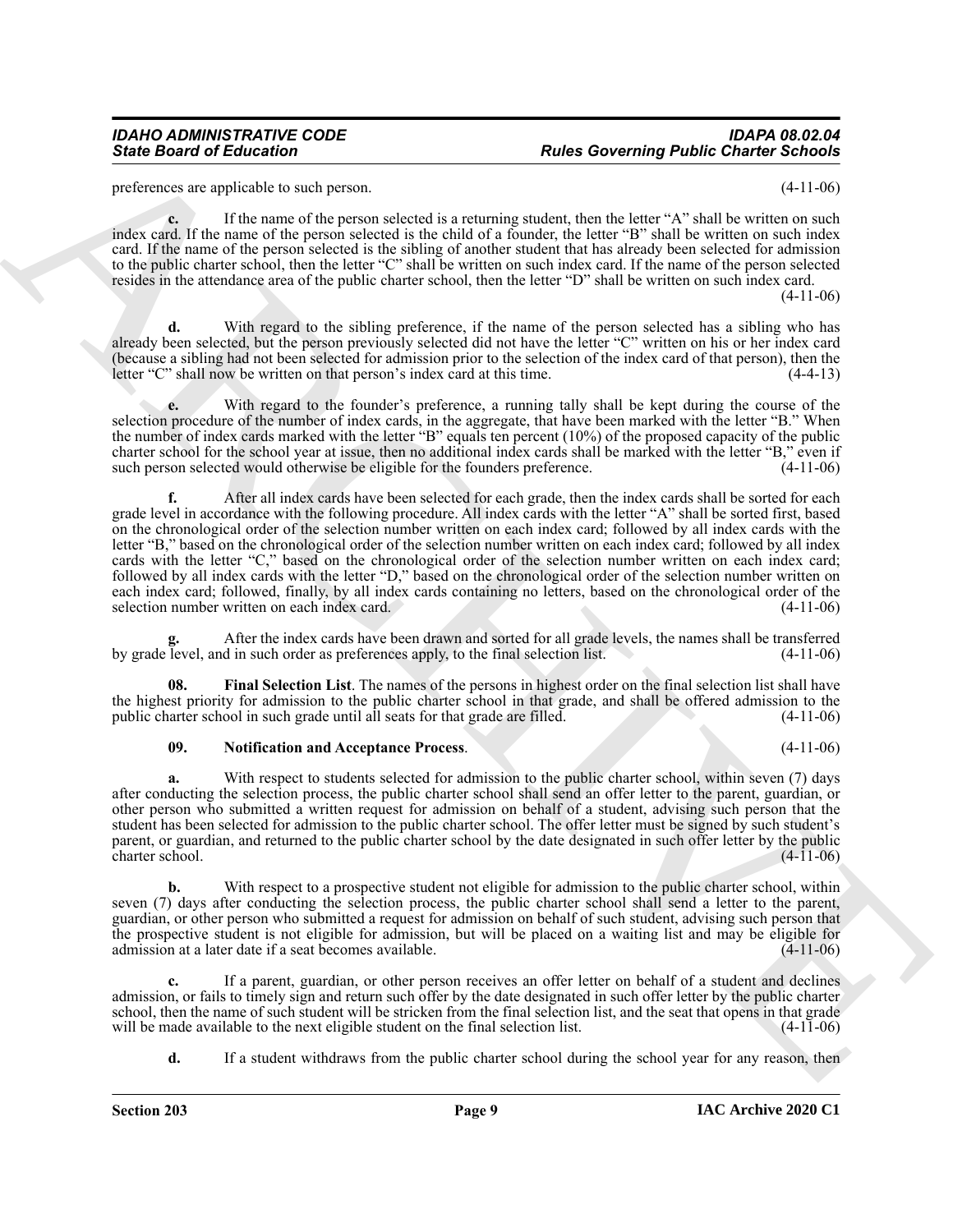the seat that opens in that grade will be made available to the next eligible student on the final selection list. (4-11-06)

<span id="page-9-5"></span>**10. Subsequent School Years**. The final selection list for a given school year shall not roll over to the next subsequent school year. If the capacity of the public charter school is insufficient to enroll all prospective students during the next subsequent school year, then a new equitable selection process shall be conducted by the public charter school for such school year. (4-11-06) public charter school for such school year.

### <span id="page-9-0"></span>**204. (RESERVED)**

### <span id="page-9-1"></span>**205. REVIEW OF PETITIONS.**

### <span id="page-9-15"></span><span id="page-9-14"></span>**01. If Denied, Petitioners May Appeal**. (4-11-06)

**a.** If a petition is denied, then the authorized chartering entity must promptly prepare for petitioners a written notice of its decision to deny the charter. The written decision shall include all of the reasons for the denial, and shall also include a reasoned statement that states or explains the criteria and standards considered relevant by the authorized chartering entity, the relevant contested facts relied upon, and the rationale for the decision based on the applicable statutory provisions and factual information presented to the authorized chartering entity. (4-11-06)

**b.** Petitions submitted to a local board of trustees of a school district or the public charter school commission may be appealed. The petitioners may appeal the decision of the authorized chartering entity, in accordance with the procedures described in Sections 401 through 402 of these rules. (3-20-14) accordance with the procedures described in Sections 401 through 402 of these rules.

### <span id="page-9-2"></span>**206. -- 299. (RESERVED)**

### <span id="page-9-12"></span><span id="page-9-8"></span><span id="page-9-3"></span>**300. PUBLIC CHARTER SCHOOL RESPONSIBILITIES.**

Since Board of Enkrement \*\*\*\*\*<br>
Let us Governing Public Charter School<br>
Let us the specific state of the transformation in the specific state of the specific state of the specific state of the specific state of the specif **01. General**. The governing board of a public charter school shall be responsible for ensuring that the public charter school is adequately staffed, and that such staff provides sufficient oversight over all public charter school operational and educational activities. In addition, the governing board of a public charter school shall be responsible for ensuring that the school complies with all applicable federal and state education standards, as well as all applicable state and federal laws, rules and regulations, and policies. (3-20-14)

<span id="page-9-11"></span>**02. Compliance with Terms of Performance Certificate**. The governing board of a public charter school shall be responsible for ensuring that the school is in compliance with the terms and conditions of the performance certificate approved executed in accordance with Section 33-5205B(1), Idaho Code. (3-20-14)

<span id="page-9-9"></span>**03. Annual Reports**. The governing board of a public charter school must submit an annual audit of the fiscal operations as required in Section 33-5206(7), Idaho Code. An authorized chartering entity may reasonably request that a public charter school provide additional information to ensure that the public charter school is meeting the terms of its performance certificate. (3-28-18)

<span id="page-9-13"></span>**04. Operational Issues**. The governing board of the public charter school shall be responsible for promptly notifying its authorized chartering entity if it becomes aware that the public charter school is not operating in compliance with the terms and conditions of its performance certificate. Thereafter, the governing board of the public charter school shall also be responsible for advising its authorized chartering entity with follow-up information as to when, and how, such operational issues are finally resolved and corrected. (3-20-14)

<span id="page-9-10"></span>**05. Articles of Incorporation and Bylaws**. The governing board of the public charter school shall be responsible for promptly notifying its authorized chartering entity of any revisions or amendments to the articles of incorporation or bylaws. (3-28-18)

### <span id="page-9-6"></span><span id="page-9-4"></span>**301. AUTHORIZED CHARTERING ENTITY RESPONSIBILITIES.**

<span id="page-9-7"></span>**Monitoring.** Notwithstanding Section 300 of these rules, the authorized chartering entity of a public charter school shall be responsible for monitoring the public charter school's operations in accordance with all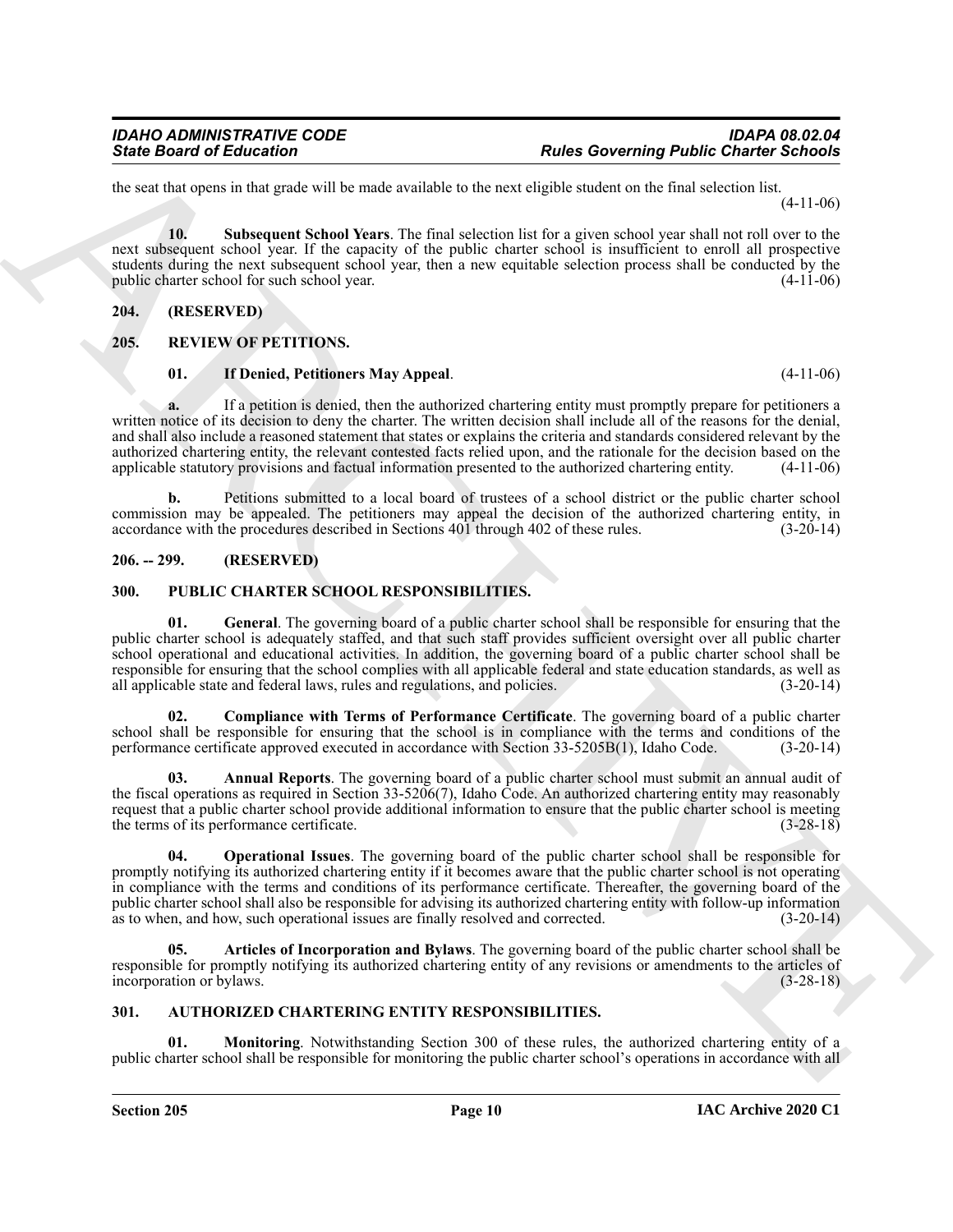of the terms and conditions of the performance certificate. (3-20-20)

<span id="page-10-2"></span>**02. Performance Certificate Review**. Pursuant to Section 33-5209B, Idaho Code, an authorized chartering entity may renew or nonrenew a charter for a term of five (5) years following the initial three-year term. Should a chartering entity take no action to renew or nonrenew the charter, and the charter school has met all of the existing performance certificate targets, the charter school shall be provisionally renewed until such time as the chartering entity takes action. The five-year term of the renewed charter shall be based on the provisional renewal date. (3-20-20)

### <span id="page-10-3"></span><span id="page-10-0"></span>**302. CHARTER REVISIONS.**

The governing board of a public charter school may reasonably request revisions to an approved charter or performance certificate, as authorized by Section 33-5206(8), Idaho Code. (3-20-14) performance certificate, as authorized by Section 33-5206(8), Idaho Code.

<span id="page-10-7"></span><span id="page-10-6"></span>**01. Request for Revision of Charter or Performance Certificate**. The governing board of a public charter school that desires to revise its charter or performances certificate must submit a written request and the proposed revisions to the public charter school's authorized chartering entity. (3-28-18)

Since Board of Education <sup>2</sup> Three Governing Public Charter as the state of the state of the state of the state of the state of the state of the state of the state of the state of the state of the state of the state of th **02. Procedure for Reviewing Request for Charter or Performance Certificate Revision**. The authorized chartering entity shall have seventy-five (75) days from the date of receipt of the written request and proposed revisions in which to issue its decision on the request for charter or performance certificate revision. The authorized chartering entity shall consider the request for charter or performance certificate revision at its next regular meeting following the date of receipt of the written request and proposed revisions, provided that the request and proposed revisions are submitted no fewer than thirty (30) days in advance of that meeting. If permitted by applicable policies and procedures adopted by the authorized chartering entity, the review of a request for a charter or performance certificate revision may be delegated to appropriate staff employed by the authorized chartering entity. An authorized chartering entity may, but is not required to, conduct a public hearing to consider the request for charter or performance certificate revision. (3-28-18) charter or performance certificate revision.

<span id="page-10-4"></span>**03. Approval of Proposed Charter or Performance Certificate Revision**. If the authorized chartering entity approves the proposed charter or performance certificate revision, a copy of such revision shall be executed by each of the parties to the charter or performance certificate and shall be treated as either a supplement to, or amendment of, the final approved charter or performance certificate, whatever the case may be. (3-28-18)

<span id="page-10-5"></span>**04. Denial of Proposed Charter or Performance Certificate Revision**. If the proposed revision is denied, then the authorized chartering entity must prepare a written notice of its decision denying the request for charter or performance certificate revision. The decision to deny a request for a charter or performance certificate revision shall contain all of the reasons for the decision. The public charter school may appeal the decision denying the request for charter or performance certificate revision to the Board. The provisions of Section 403 of these rules shall govern the appeal. (3-20-14) (3-20-14)

### <span id="page-10-8"></span><span id="page-10-1"></span>**303. REVOCATION.**

An authorized chartering entity may revoke a charter in accordance with the procedure described in this Section 303 of this rule if a public charter school has failed to meet any of the specific, written conditions for necessary improvements established pursuant to the provisions of Section 33-5209B(1), Idaho Code, by the dates specified.

 $(3-20-14)$ 

<span id="page-10-10"></span>**01. Written Notice of Intention to Revoke Charter**. The authorized chartering entity must provide the public charter school with reasonable notice of the authorized chartering entity's intent to revoke the charter, which shall be in writing and must include all of the reasons for such proposed action. In addition, such notice shall provide the public charter school with a reasonable opportunity to reply, which shall not be less than thirty (30) days after the date of such notice. after the date of such notice.

<span id="page-10-9"></span>**02. Public Hearing**. The authorized chartering entity shall conduct a public hearing with respect to its intent to revoke a charter. Such hearing shall be held no later than thirty (30) days after receipt of such written reply. If the public charter school does not reply by the date set in the notice, then such hearing shall be held no later than sixty (60) days after the date the notice was sent by the authorized chartering entity.  $(4-11-06)$ sixty  $(60)$  days after the date the notice was sent by the authorized chartering entity.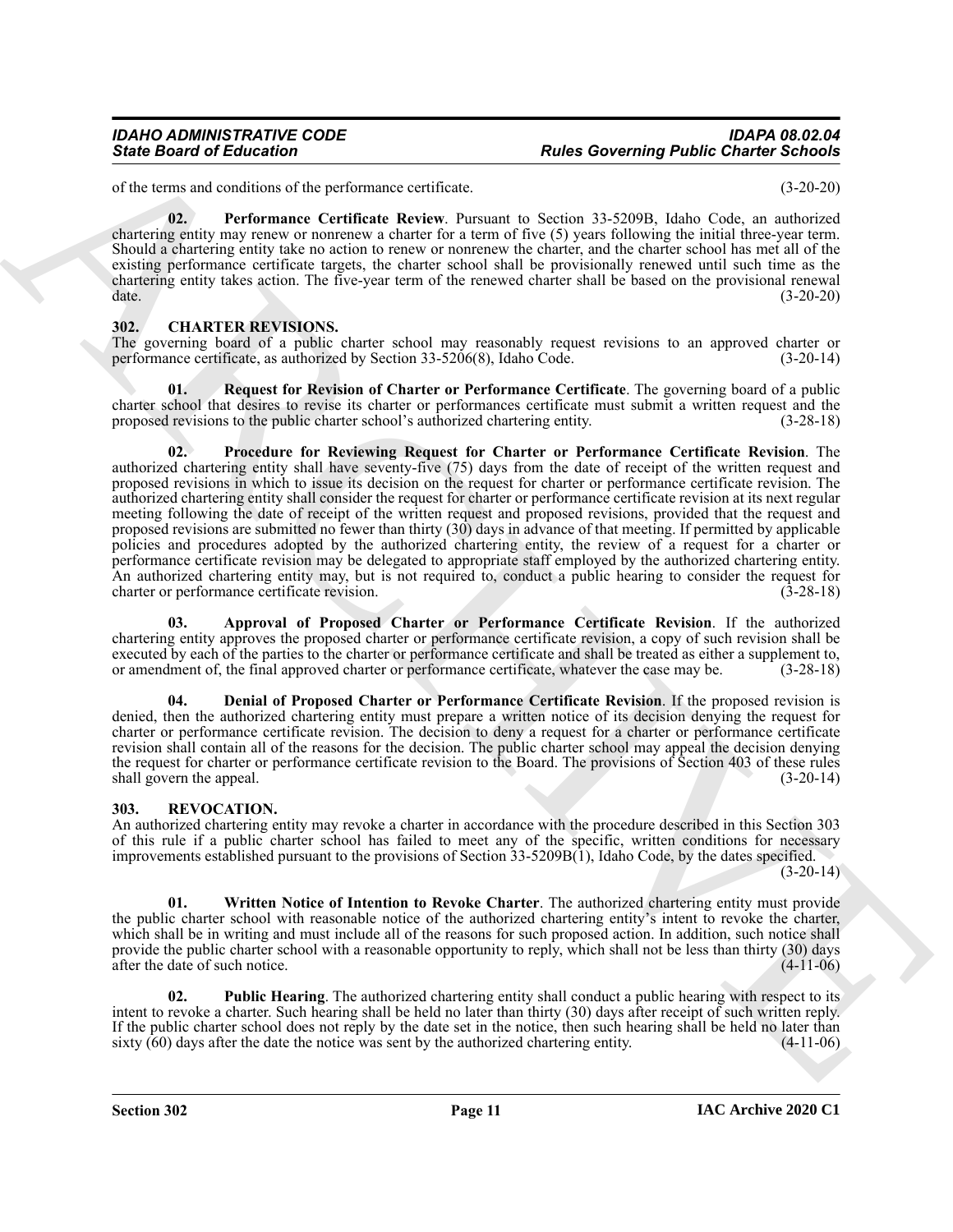**a.** Written notification of the hearing shall be sent to the public charter school at least ten (10) days in of the hearing. (4-11-06) advance of the hearing.

**b.** The public hearing shall be conducted by the authorized chartering entity, or such other person or persons appointed by the authorized chartering entity to conduct public hearings and receive evidence as a contested case in accordance with Section 67-5242, Idaho Code. (4-11-06)

<span id="page-11-10"></span>**03. Charter Revocation**. If the authorized chartering entity determines that the public charter school has failed to meet any of the specific written conditions for necessary improvements established pursuant to the provisions of Section  $33-520B(1)$ , Idaho Code, by the dates specified, then the authorized chartering entity may revoke the charter. Such decision may be appealed to the Board. The provisions of Section 403 of these rules shall govern the appeal. (3-28-18) (3-28-18)

### <span id="page-11-0"></span>**304. -- 399. (RESERVED)**

### <span id="page-11-5"></span><span id="page-11-1"></span>**400. APPEALS.**

The following actions relating to public charter schools may be appealed to the Department or to the Board, as applicable, in accordance with the procedures described in Sections 401 through 403 of these rules: (4-11-06) applicable, in accordance with the procedures described in Sections  $\hat{40}1$  through 403 of these rules:

<span id="page-11-8"></span>**01. Denial of New Petition**. The denial by an authorized chartering entity of a petition to form a new public charter school, as authorized by Section 33-5207, Idaho Code.

<span id="page-11-6"></span>**02. Approval of Conversion Petition**. The approval of a petition by an authorized chartering entity to convert a traditional public school to a public charter school over the objection of thirty (30) or more persons or employees of the local school district, as authorized by Section 33-5207, Idaho Code. (4-11-06)

<span id="page-11-7"></span>**03. Denial of Charter or Performance Certificate Revision**. The denial by the authorized chartering entity of a public charter school of a request to revise a charter or performance certificate, as authorized by Section 33-5206(8), Idaho Code. (3-20-14)

<span id="page-11-9"></span>**04. Revocation**. A decision of an authorized chartering entity to revoke a charter, as authorized by  $(3-5209C(7))$ , Idaho Code.  $(3-20-14)$ Section  $33-5209C(7)$ , Idaho Code.

### <span id="page-11-3"></span><span id="page-11-2"></span>**401. APPEAL TO THE DEPARTMENT OF A DECISION RELATING TO THE FORMATION OF A NEW OR CONVERSION PUBLIC CHARTER SCHOOL.**

<span id="page-11-4"></span>The denial of a petition to form a new public charter school, or the granting of a petition to form a conversion public charter school over the objection of thirty (30) or more persons or employees of the local school district, may be appealed to the Department, as provided by Section 33-5207(1), Idaho Code. The following procedures shall govern such appeals.  $(4-11-06)$ 

Sinte Board of Education <sup>2</sup> and the board of the subsection and the political state of the subsection of the subsection of the subsection of the subsection of the subsection of the subsection of the subsection of the sub **01. Submission of Appeal**. To institute an appeal, the petitioners/appellants shall submit a notice of appeal and request for public hearing in writing to the Department that describes, in detail, all of the grounds for the appeal, and the remedy requested, within thirty (30) days from the date of the decision of the authorized chartering entity that reviewed the petition. A copy of the notice of appeal shall be submitted to the authorized chartering entity, and with the Board. In addition, contemporaneous with the submission of the notice of appeal, the petitioners/ appellants shall also submit to the Department two (2) copies of the complete record of all actions taken with respect to the consideration of the public charter school petition. The record must be in chronological order and must be appropriately tabbed and indexed. The record must contain, at a minimum, all of the following documents: (4-11-06)

**a.** The name, address, and telephone number of the person or persons submitting the appeal on behalf of petitioners/appellants, as well as the authorized chartering entity that issued the decision being appealed. (4-11-06)

**b.** The complete petition that was submitted to the authorized chartering entity, including any amendments thereto or supplements thereof. (4-11-06)

Copies of audio or video recordings, if any, and the minutes from all meeting(s) where the petition discussed. (4-11-06) was considered or discussed.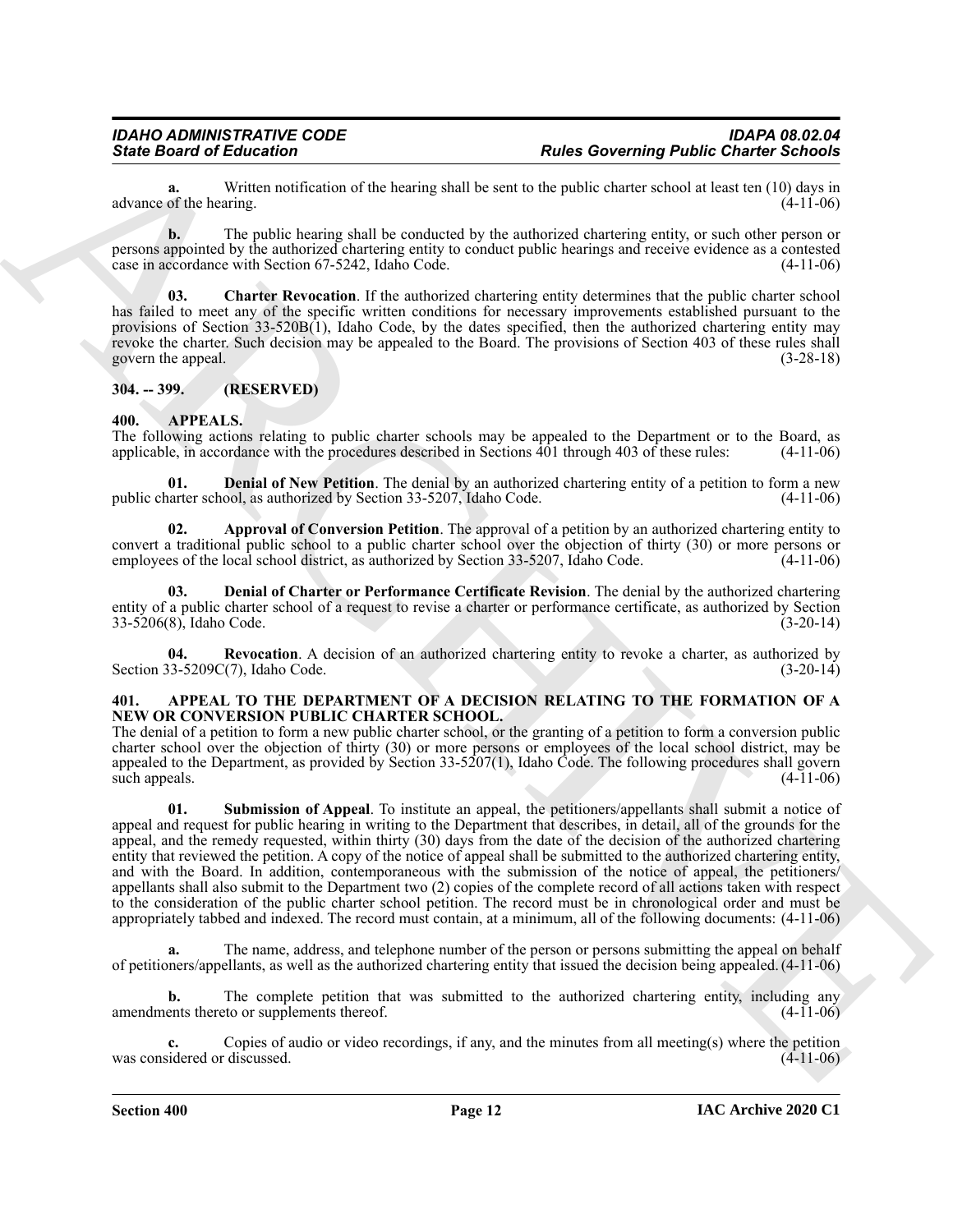**d.** All correspondence between the petitioners/appellants and the authorized chartering entity relating to the petition from the date the original petition was submitted until the date the authorized chartering entity issued<br>the decision being appealed. (4-11-06) the decision being appealed.

**e.** The written decision provided by the authorized chartering entity to the petitioner. A copy of such notice of appeal shall be submitted to the authorized chartering entity whose decision is being appealed, and to the  $Board.$  (4-11-06)

<span id="page-12-0"></span>**Hearing Officer**. The Department shall hire a hearing officer to review the action of the authorized chartering entity and to conduct a public hearing, pursuant to Section 67-5242, Idaho Code. The Department shall forward to the hearing officer one (1) copy of the record provided by petitioners/appellants and attached to the notice of appeal within ten (10) business days of receipt. of appeal within ten  $(10)$  business days of receipt.

<span id="page-12-5"></span>**03. Public Hearing**. A public hearing to review the decision of the authorized chartering entity shall be conducted within thirty (30) days after the hearing officer receives the notice of appeal and request for a public<br>hearing submitted to the Department. (4-11-06) hearing submitted to the Department.

<span id="page-12-4"></span><span id="page-12-3"></span>**04. Notice of Hearing**. All parties in an appeal shall be notified of a public hearing at least ten (10) days in advance, or within such time period as may be mandated by law. The notice shall identify the time, place, and nature of the hearing; a statement of the legal authority under which the hearing is to be held; the particular sections of the statutes and any rules involved; the issues involved; and the right to be represented. The notice shall identify how and when documents for the hearing will be provided to all parties. (4-11-06)

Since Board of Echanics Conserts and the Charitage Real tensors and the characteristic particular or  $\mu$  and the characteristic particular interest in the characteristic particular interest in the characteristic particul **05.** Prehearing Conference. The hearing officer may, upon written or other sufficient notice to all interested parties, hold a prehearing conference to formulate or simplify the issues; obtain admissions or stipulations of fact and documents; identify whether there is any additional information that had not been presented to the authorized chartering entity; arrange for exchange of any proposed exhibits or prepared expert testimony; limit the number of witnesses; determine the procedure at the hearing; and to determine any other matters which may expedite<br>the orderly conduct and disposition of the proceeding. (4-11-06) the orderly conduct and disposition of the proceeding.

<span id="page-12-2"></span>**06. Hearing Record**. The hearing shall be recorded unless a party requests a stenographic recording by a certified court reporter, in writing, at least seven (7) days prior to the date of the hearing. Any party requesting a stenographic recording by a certified court reporter shall be responsible for the costs of same. Any party may request that a transcript of the recorded hearing be prepared, at the expense of the party requesting such transcript, and prepayment or guarantee of payment may be required. Once a transcript is requested, any party may obtain a copy at the party's own expense. (4-11-06)

<span id="page-12-1"></span>**07. Hearing Officer's Recommendation**. The hearing officer shall issue a recommendation within ten (10) days after the date of the hearing. The recommendation shall include specific findings on all major facts at issue; a reasoned statement in support of the recommendation; all other findings and recommendations of the hearing officer; and a recommendation affirming or reversing the decision of the authorized chartering entity. The hearing officer shall mail or deliver a copy of the recommendation to the Department, the petitioners/appellants, and the authorized chartering entity.

### <span id="page-12-7"></span>**08. Review of Recommendation by Authorized Chartering Entity**. (4-11-06)

**a.** The authorized chartering entity shall hold a public hearing to review the recommendation of the hearing officer within thirty (30) days of receipt of the recommendation. (4-11-06)

**b.** Written notification of the scheduled public hearing shall be sent by the authorized chartering entity to the petitioners/appellants at least ten (10) days prior to the scheduled hearing date. (4-11-06)

The authorized chartering entity shall make a final decision to affirm or reverse its initial decision ys after the date the public hearing is conducted. (4-11-06) within ten  $(10)$  days after the date the public hearing is conducted.

<span id="page-12-6"></span>**09. Reversal of Initial Decision**. (4-11-06)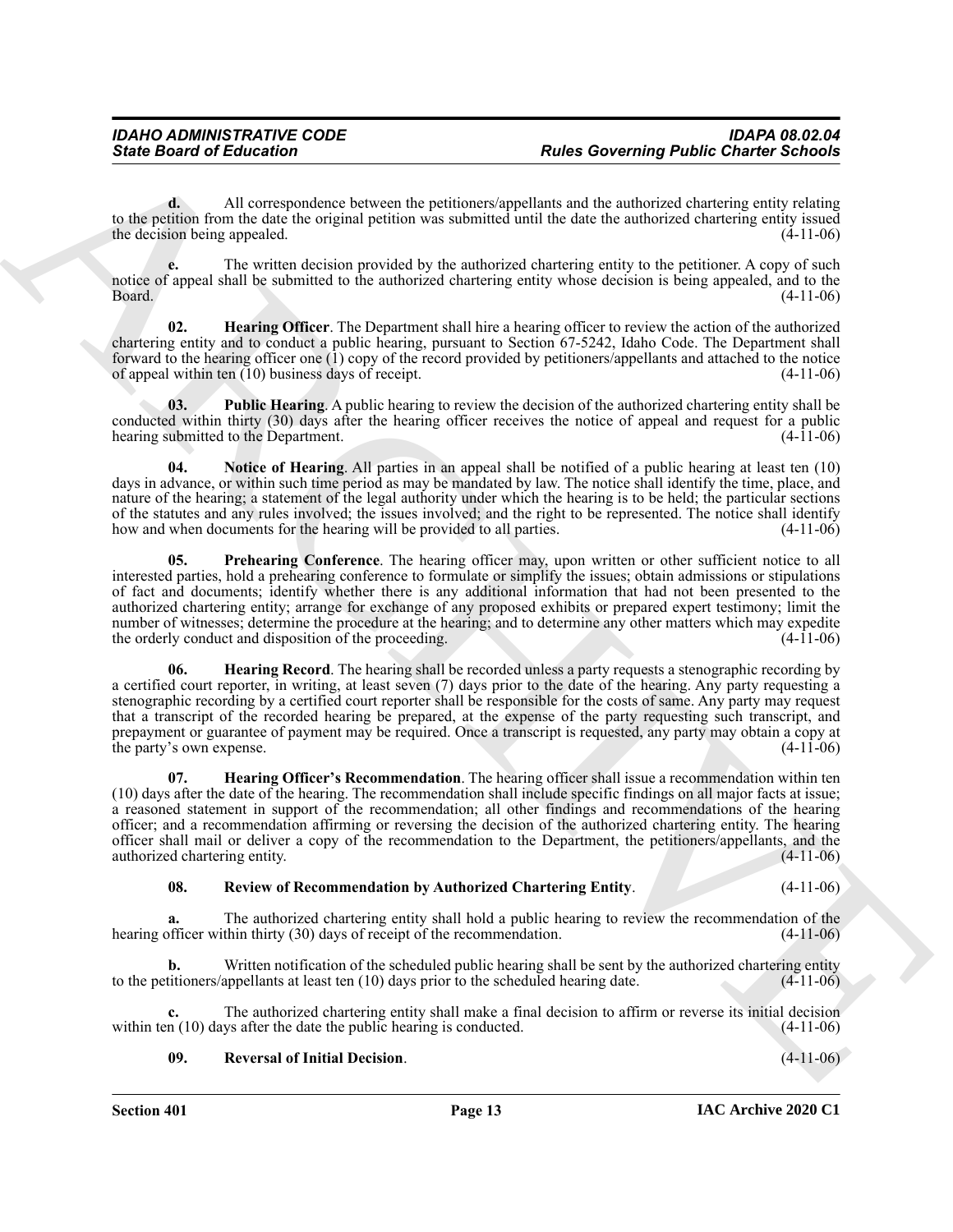**a.** If the authorized chartering entity reverses its initial decision and denies the conversion of a traditional public school to a public charter school, then that decision is final and there shall be no further appeal.

 $(4-11-06)$ 

**b.** If the authorized chartering entity reverses its initial decision and approves the new public charter hen the charter shall be granted and there shall be no further appeal. (4-11-06) school, then the charter shall be granted and there shall be no further appeal.

### <span id="page-13-4"></span>**10. Affirmation of Initial Decision**. (4-11-06)

**a.** If the authorized chartering entity affirms its initial decision to authorize the conversion of a traditional public school to a public charter school, then the charter shall be granted and there shall be no further appeal.  $(4-11-06)$ appeal. (4-11-06)

**b.** If the authorized chartering entity affirms its initial decision and denies the grant of a new public charter school, then the petitioners/appellants may appeal such final decision further to the Board in accordance with the procedure described in Section 402 of these rules. (4-11-06) the procedure described in Section  $402$  of these rules.

### <span id="page-13-1"></span><span id="page-13-0"></span>**402. APPEAL TO THE BOARD RELATING TO THE DENIAL OF A REQUEST TO FORM A NEW PUBLIC CHARTER SCHOOL.**

<span id="page-13-3"></span>The following procedures shall govern an appeal to the Board of the final decision of an authorized chartering entity relating to the denial of a petition to form a new public charter school. (4-11-06) relating to the denial of a petition to form a new public charter school.

Sinte Board of Enforces Control interactions and the subsection of the subsection of the subsection of the subsection of the subsection of the subsection of the subsection of the subsection of the subsection of the subsec **01. Submission of Appeal**. The petitioners/appellants shall submit a notice of appeal in writing with the Board that describes, in detail, all of the grounds for the appeal, and the remedy requested, within twenty-one (21) days from the date the authorized chartering entity issues its final decision to deny a petition to form a new public charter school. A copy of the notice of appeal shall be submitted to the authorized chartering entity. In addition, contemporaneous with the submission of the notice of appeal, the petitioners/appellants shall also submit to the Board, two (2) copies of a complete record of all actions taken with respect to the consideration of the public charter school petition. The record must be in chronological order, must be tabbed and indexed, and must contain, at a<br>minimum, the following documents: (4-11-06) minimum, the following documents:

**a.** The complete record submitted to the Department, as provided in Subsection 401.01.a. through 401.01.e. of these rules. (4-11-06)

**b.** A transcript, prepared by a neutral person whose interests are not affiliated with a party to the appeal, of the recorded public hearing conducted by the hearing officer, as described in Subsection 401.06 of these rules. (4-11-06)

**c.** A copy of the hearing officer's recommendation. (4-11-06)

**d.** Copies of audio or video recordings, if any, and the minutes of the public hearing conducted by the authorized chartering entity to consider the recommendation of the hearing officer, as described in Subsection 401.08.a. through 401.08.c. of these rules. (4-11-06) 401.08.a. through  $40\overline{1.08}$ .c. of these rules.

**e.** Copies of any additional correspondence between the petitioners/appellants and the authorized gentity relating to the petition subsequent to the public hearing conducted by the Department. (4-11-06) chartering entity relating to the petition subsequent to the public hearing conducted by the Department.

<span id="page-13-2"></span>**f.** The final written decision provided by the authorized chartering entity to the petitioners/appellants.  $(4-11-06)$ 

**02. Public Hearing**. A public hearing to review the final decision of the authorized chartering entity shall be conducted within a reasonable time from the date that the Board receives the notice of appeal, but not later than sixty (60) calendar days from such date. The public hearing shall be for the purpose of considering all of the materials in the record that were presented at prior proceedings. However, new evidence, testimony, documents, or materials that were not previously considered at prior hearings on the matter may be accepted or considered, in the sole reasonable discretion of the Board, or of the charter appeal committee or public hearing officer, as described in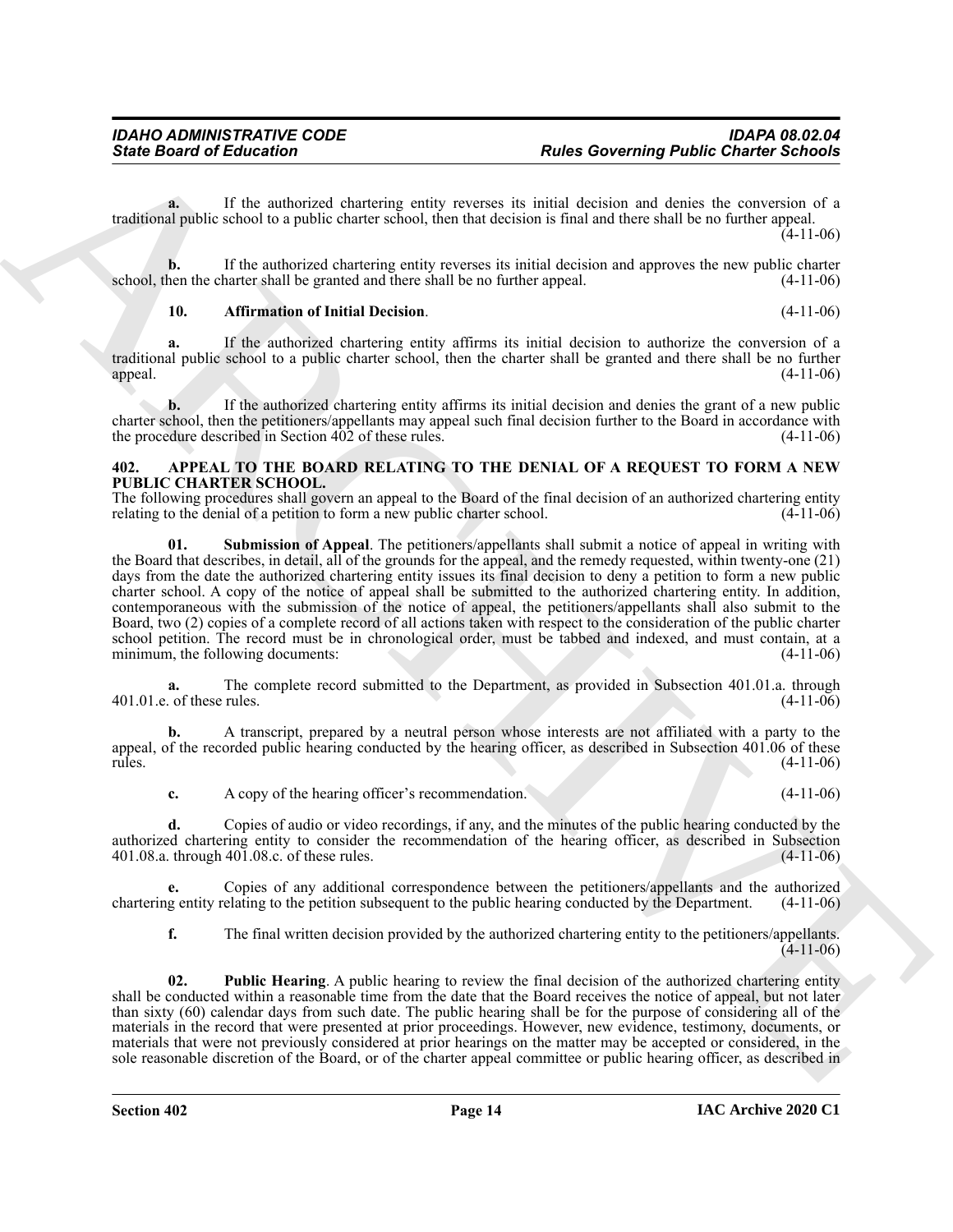Subsection 402.04 of this rule. (4-11-06)

<span id="page-14-5"></span>**03. Notice of Hearing**. All parties in an appeal shall be notified of a public hearing at least ten (10) days in advance, or within such time period as may be mandated by law. The notice shall identify the time and place of the hearing; a statement of the legal authority under which the hearing is to be held; the particular sections of the statutes and any rules involved; the issues involved; and the right to be represented. The notice shall identify how and when documents for the hearing will be provided to all parties. (4-11-06) when documents for the hearing will be provided to all parties.

<span id="page-14-3"></span>**04. Appointment of Charter Appeal Committee or Public Hearing Officer**. The Board may, in its reasonable discretion, determine to appoint a charter appeal committee, composed solely of Board members, or a combination of Board members and Board staff, or alternatively, to appoint a public hearing officer, for the purpose of conducting the public hearing. If the Board determines not to make such an appointment, then the Board shall<br>conduct the public hearing. (4-11-06) conduct the public hearing.

<span id="page-14-6"></span><span id="page-14-4"></span>**05. Recommended Findings**. If the public hearing is conducted by a charter appeal committee or appointed public hearing officer, then such committee or appointed public hearing officer shall forward to the Board all materials relating to the hearing as soon as reasonably practicable after the date of the public hearing. If so requested by the Board, the entity conducting the public hearing may prepare recommended findings for the Board to consider. The recommended findings shall include specific findings on all major facts at issue; a reasoned statement in support of the recommendation; all other findings and recommendations of the charter appeal committee or public hearing officer; and a recommended decision affirming or reversing the decision of the authorized chartering entity, or such other action recommended by the charter appeal committee or public hearing officer, such as remanding the matter back to the authorized chartering entity, or redirecting the petition to another authorized chartering entity. A copy of the recommended findings shall be mailed or delivered to all the parties. (4-11-06) copy of the recommended findings shall be mailed or delivered to all the parties.

Since Board of Education<br>
Solve Governing Public Charter School<br>
Solvey (a) the school of Education Charter School of the school of the school of the school of the school of the school of the school of the school of the s **06. Final Decision and Order by the Board**. The Board shall consider the materials forwarded by the entity conducting the public hearing, including any recommended findings of the charter appeal committee or appointed public hearing officer, as may be applicable, in a meeting open to the public at the next regularly scheduled meeting of the Board that occurs after the public hearing. If the public hearing was not conducted by the Board, then the Board may allow representatives for both the petitioner/appellant and the authorized chartering entity an opportunity to deliver oral arguments to the Board advocating their respective positions, limited to thirty (30) minutes for each party. Whether the public hearing is conducted by the Board or by a charter appeal committee, the Board shall issue a final written decision on such appeal within sixty (60) days from the date of the public hearing. The final decision and order of the Board shall be sent to both the petitioners/appellants and the authorized chartering entity, and will not be subject to reconsideration. With respect to such written decision, the Board may take any of the following actions: (4-11-06)

**a.** Approve the charter, if the Board determines that the authorized chartering entity failed to appropriately consider the charter petition, or if it acted in an arbitrary manner in denying the request. In the event the Board approves the charter, the charter shall operate under the jurisdiction of the Commission, as provided by Section 33-5207(6), Idaho Code. (4-11-06)

**b.** Remand the petition back to the authorized chartering entity for further consideration with directions or instructions relating to such further review. If the authorized chartering entity further considers the matter and again denies the petition, then that decision is final and there shall be no further appeal. (4-4-13)

Redirect the petition for consideration by the Commission, if the appeal is regarding a denial decision made by the board of trustees of a local school district. (4-4-13)

<span id="page-14-1"></span>**d.** Deny the appeal submitted by the petitioners/appellants. (4-11-06)

<span id="page-14-0"></span>**403. APPEAL RELATING TO THE DENIAL OF A REQUEST TO REVISE A CHARTER OR PERFORMANCE CERTIFICATE OR A CHARTER NON-RENEWAL OR REVOCATION DECISION.** The following procedures shall govern an appeal relating to the denial of a request to revise a charter or a charter non-<br>
(3-20-14) renewal or revocation decision.

<span id="page-14-2"></span>**01.** Submission of Appeal. The public charter school shall submit a notice of appeal in writing to the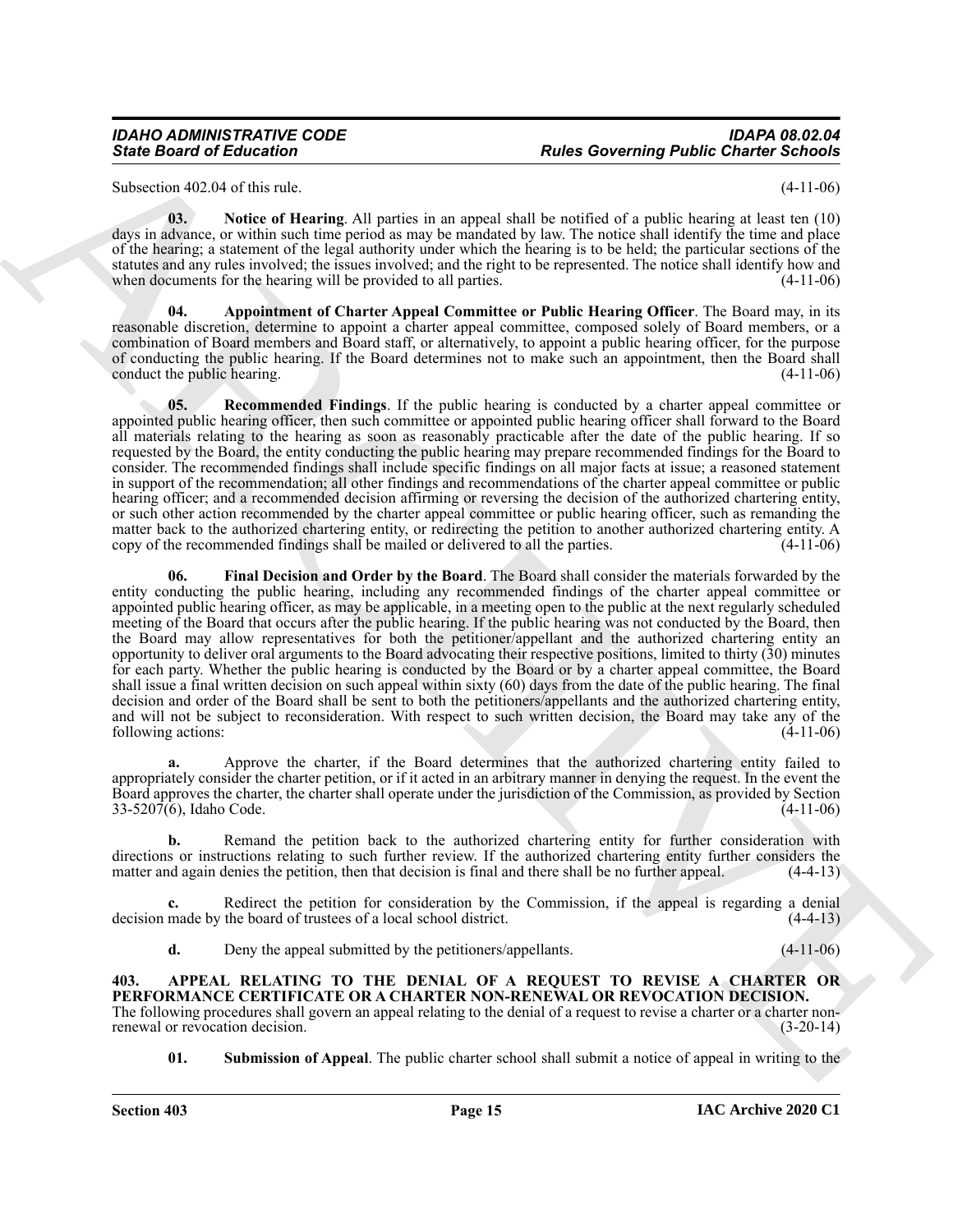Board that describes, in detail, all of the grounds for the appeal, and the remedy requested, within thirty (30) days from the date of the written decision of the authorized chartering entity to non-renew or revoke a charter or to deny a charter or performance certificate revision. A copy of the notice of appeal shall be submitted to the authorized chartering entity. In addition, contemporaneous with the submission of the notice of appeal, the appellant charter school shall also submit to the Board one (1) hard copy and one (1) electronic copy of the complete record of all actions taken with respect to the matter being appealed. The record must be in chronological order and must be appropriately tabbed and indexed. The record must contain, at a minimum, all of the following documents: (3-20-14)

**a.** The name, address, and telephone number of the appellant public charter school and the authorized chartering entity that issued the decision being appealed. (4-11-06)

**b.** Copies of all correspondence or other documents between the appellant public charter school and prized chartering entity relating to the matter being appealed. (4-11-06) the authorized chartering entity relating to the matter being appealed.

**c.** Copies of audio or video recordings, if any, and the minutes from all meeting(s) where the matter on appeal was considered or discussed. (4-11-06)

**d.** The written decision provided by the authorized chartering entity to the appellant public charter  $\frac{4-11-06}{2}$ 

<span id="page-15-4"></span>**02. Public Hearing**. A public hearing to review the decision of the authorized chartering entity shall be d within thirty (30) days after the date of the filing of the notice of appeal. (4-11-06) conducted within thirty (30) days after the date of the filing of the notice of appeal.

<span id="page-15-2"></span>**03. Notice of Hearing**. All parties in an appeal shall be notified of a public hearing at least ten (10) days in advance, or within such time period as may be mandated by law. The notice shall identify the time and place of the hearing; a statement of the legal authority under which the hearing is to be held; the particular sections of the statutes and any rules involved; the issues involved; and the right to be represented. The notice shall identify how and when documents for the hearing will be provided to all parties. (4-11-06)

<span id="page-15-0"></span>**04. Appointment of Charter Appeal Committee or Public Hearing Officer**. The Board may, in its reasonable discretion, determine to appoint a charter appeal committee, composed solely of Board members, or a combination of Board members and Board staff, or alternatively, to appoint a public hearing officer, for the purpose of conducting the public hearing. If the Board determines not to make such an appointment, then the Board shall conduct the public hearing. (4-11-06)

<span id="page-15-3"></span>**05. Prehearing Conference**. The entity conducting the public hearing may, upon written or other sufficient notice to all interested parties, hold a prehearing conference to formulate or simplify the issues; obtain admissions or stipulations of fact and documents; identify whether there is any additional information that had not been presented to the authorized chartering entity; arrange for exchange of any proposed exhibits or prepared expert testimony; limit the number of witnesses; determine the procedure at the hearing; and to determine any other matters which may expedite the orderly conduct and disposition of the proceeding. (4-11-06)

<span id="page-15-5"></span><span id="page-15-1"></span>**06. Hearing Record**. The hearing shall be recorded unless a party requests a stenographic recording by a certified court reporter, in writing, at least seven (7) days prior to the date of the hearing. Any party requesting a stenographic recording by a certified court reporter shall be responsible for the costs of same. The record shall be transcribed at the expense of the party requesting a transcript, and prepayment or guarantee of payment may be required. Once a transcript is requested, any party may obtain a copy at the party's own expense. (4-11-06)

Since Board of Editorios and distinctive the later of the space of the space of the space of the space of the space of the space of the space of the space of the space of the space of the space of the space of the space o **07. Recommended Findings**. If the public hearing is conducted by a charter appeal committee or appointed public hearing officer, then such committee or public hearing officer shall forward to the Board all materials relating to the hearing as soon as reasonably practicable after the date of the public hearing. If so requested by the Board, the entity conducting the public hearing may prepare recommended findings for the Board to consider. The recommended findings shall include specific findings on all major facts at issue; a reasoned statement in support of the recommendation; all other findings and recommendations of the charter appeal committee or public hearing officer; and a recommended decision affirming, or reversing the action or decision of the authorized chartering entity. A copy of the recommended findings shall be mailed or delivered to all the parties. (4-11-06)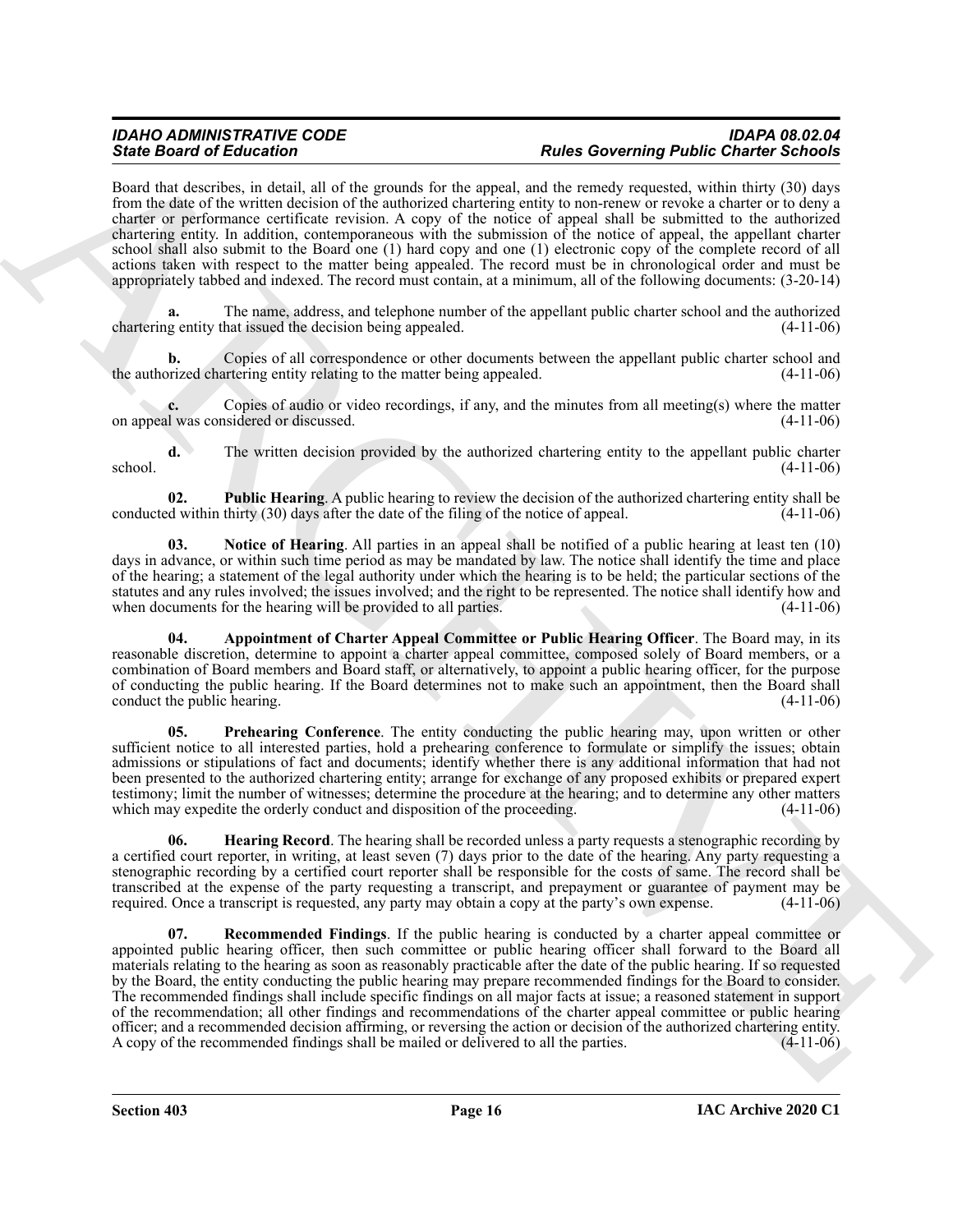<span id="page-16-4"></span>Since Brazil in the University of the Basel and School of the University Palace Control of the University Palace Control of the University Palace Control of the University Palace Control of the University Palace Control o **08. Final Decision and Order by the Board**. The Board shall consider the materials forwarded by the entity conducting the public hearing, including any recommended findings of the charter appeal committee or appointed public hearing officer, as may be applicable, in a meeting open to the public at the next regularly scheduled meeting of the Board that occurs after the public hearing. If the public hearing was not conducted by the Board, then the Board may allow representatives for both the appellant public charter school and the authorized chartering entity an opportunity to deliver oral arguments to the Board advocating their respective positions, limited to thirty (30) minutes for each party. Whether the public hearing is conducted by the Board, or by a charter appeal committee or appointed public hearing officer, the Board shall issue a final written decision on such appeal within sixty (60) days from the date of the public hearing. The decision shall be sent to both the appellant public charter school and the authorized chartering entity. With respect to such written decision, the Board may take any of the following actions:  $(4-11-06)$ 

**a.** Grant the appeal and reverse the decision of the authorized chartering entity if the Board determines that the authorized chartering entity failed to appropriately consider the non-renewal or revocation of the charter, or the request to revise the charter or performance certificate, or that the authorized chartering authority acted in an arbitrary manner in determining to non-renew or revoke the charter, or in denying the request to revise the charter or performance certificate. (3-20-14) charter or performance certificate.

<span id="page-16-5"></span>**b.** Deny the appeal filed by the appellants. (4-11-06)

### <span id="page-16-0"></span>**404. EX PARTE COMMUNICATIONS.**

Unless required for the disposition of a matter specifically authorized by statute to be done ex parte, no party to the appeal nor any representative of any such party to the appeal, nor any person or entity interested in such appeal, may communicate, directly or indirectly, regarding any substantive issue in the appeal with the Board or the charter appeal committee or any hearing officer appointed to hear or preside over the appeal hearing, except upon notice and opportunity for all parties to participate in the communication. (4-11-06) opportunity for all parties to participate in the communication.

### <span id="page-16-1"></span>**405. -- 499. (RESERVED)**

### <span id="page-16-6"></span><span id="page-16-2"></span>**500. MISCELLANEOUS.**

<span id="page-16-7"></span>**01. Definition of LEA**. As used in Section 500 of these rules, the term "local education agency" or "LEA" means a public authority legally constituted within the state for either administrative control or direction of, or to perform a service function for, public elementary or secondary schools in the state, as such term is defined in the Elementary and Secondary Education Act of 1965, as amended by the No Child Left Behind Act of 2001, and as such term is further defined in 34 CFR 300.18. (4-11-06)

<span id="page-16-8"></span>**02. LEA Designations**. Section 33-5203(7), Idaho Code, provides that the board of trustees of a school district may designate a public charter school it authorizes as an LEA, with the concurrence of the public charter school board of directors. In order to designate a public charter school as an LEA, the board of trustees of the school district must submit to the Department the following no later than February 1 in order for any such designation to be effective for the following school year: (3-20-14)

**a.** Verification that the board of trustees is the authorized chartering entity of the public charter school it wishes to designate as an LEA. (3-20-14)

**b.** Written documentation that the board of trustees of the school district and the board of trustees of the public charter school have agreed to the designation of the public charter school as an LEA. Such documentation shall be signed by representatives of both parties. (3-20-14)

### <span id="page-16-3"></span>**501. -- 999. (RESERVED)**